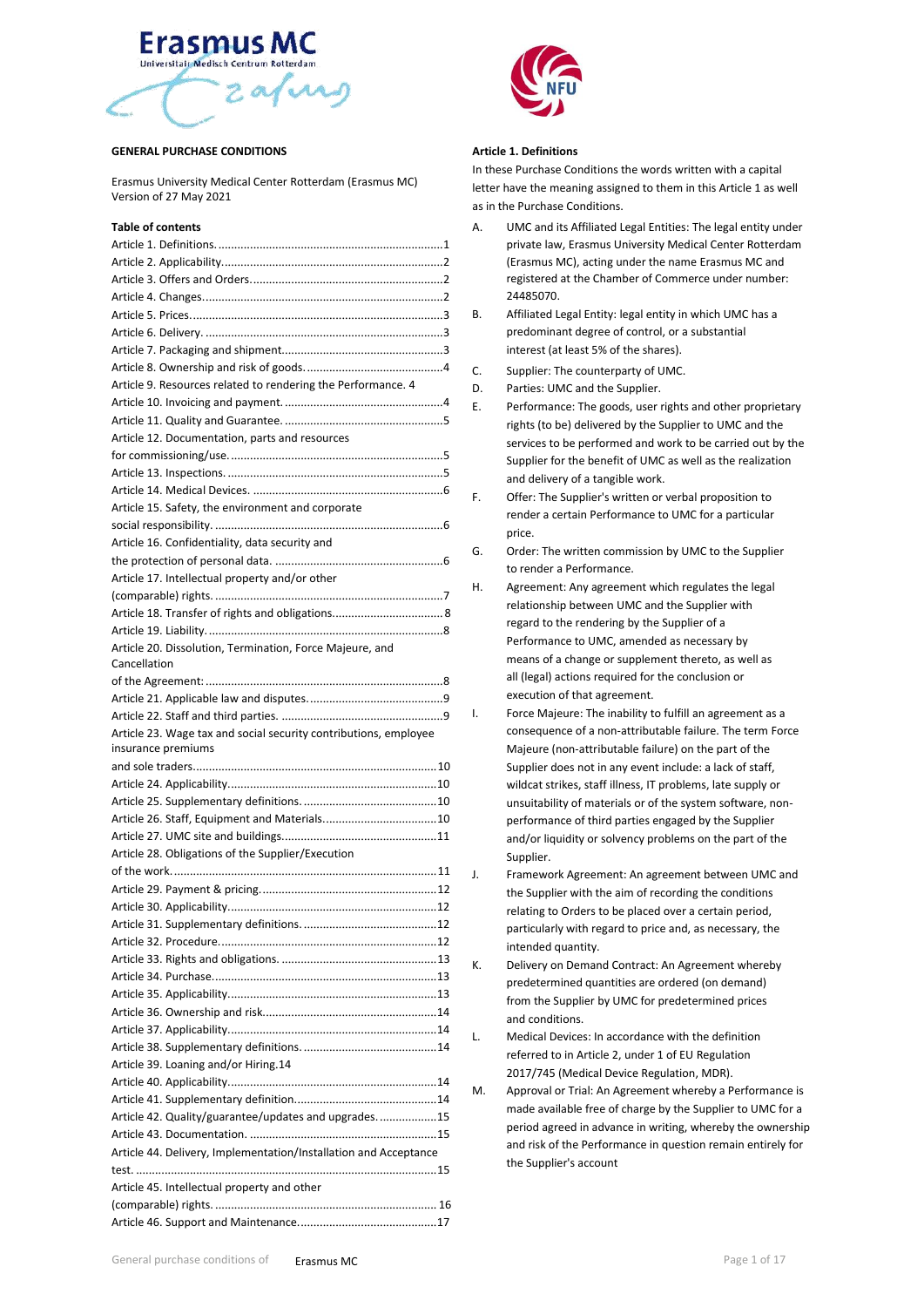and the Supplier comes to collect the Performance again after the agreed period.

- N. Consignment: An Agreement whereby the Supplier gives a Performance in consignment to UMC free of charge for a period agreed in writing, with the ownership and risk of the Performance in question only transferring to UMC at the moment at which UMC starts using or consuming the Performance in question.
- O. General Purchase Conditions: These general purchase conditions of UMC.
- P. Recall: The recalling or removing by the Supplier from UMC (or the provision of further instructions or additional information, such as a Field Safety Notice or Safety Warning) of articles and/or Medical Devices on the basis of a subsequent delivery due to a failure which has come to the Supplier's attention in the field of quality, safety and/or the use of a product, as a result of which this product does not provide the safety and/or use options which can reasonably be expected when executing a medical treatment contract.

#### <span id="page-1-0"></span>**Article 2. Scope of application**

- 2.1 The Purchase Conditions are applicable to, and are part of, all Orders and all Agreements relating to (part of) the Performance.
- 2.2 The applicability of any general or specific Supplier conditions or stipulations, however named, is explicitly rejected.
- 2.3 If, in the opinion of the court, any provision of these Purchase Conditions is not applicable, or is invalid, only the provision in question will be regarded as non-existent, while the rest of the Purchase Conditions will continue to apply in full. The Parties will consult in order to replace the non-applicable or invalid provision with a new provision, whereby the goal and purport of the previous provision will be observed as much as possible.
- 2.4 In the event of conflict between the provisions of these Purchase Conditions and the provisions of the Agreement, the provisions of the Agreement will take precedence over the provisions of the Purchase Conditions.
- 2.5 Changes and/or additions to these Purchase Conditions are only valid if these have been agreed in writing between the Parties. The change and/or addition only applies to the Agreement in question.
- 2.6 In the Purchase Conditions electronic data traffic and faxes are regarded as equivalent to written documents. Electronic data traffic is taken to mean the messages sent by email, Internet, EDI and comparable forms of data transmission.

## <span id="page-1-1"></span>**Article 3. Offers and Orders**

- 3.1 Requests for an Offer do not bind UMC and should be regarded as an invitation to issue an Offer. The Offer is free of charge for UMC. The Offer is irrevocable and will remain valid for a period of sixty calendar days, counting from the date of the Offer.
- 3.2 UMC is entitled to cancel the Agreement at any time if the Supplier has demonstrably not yet started executing the Agreement. In that case UMC will reimburse the Supplier the costs it has incurred, insofar as these costs are reasonable.



- 3.3 If the Supplier starts the work/delivery without having received an Order, the Supplier will do so for its own account and risk.
- 3.4 In the case of Delivery on Demand Contracts, the Agreement is formed on each occasion at the moment at which UMC sends and/or has sent the Order within the framework of the Delivery on Demand Contract.
- 3.5 The Supplier is regarded as being sufficiently informed about the objectives of UMC in relation to the Agreement, the organization of UMC, the circumstances under which and the environment in which the Performance and - if applicable the processes whereby the Performance will be used and the data flows that will then be processed.
- 3.6 In this instance the Supplier will be regarded as having accepted these General Purchase Conditions as soon as a start is made to rendering the Performance.

## <span id="page-1-2"></span>**Article 4. Changes**

- 4.1 UMC is entitled to request variations in the amount of work. Variations in the amount of work can only exist insofar as UMC has given written instructions to that effect. In the event of less work, the price for the Performance will be proportionally reduced.
- 4.2 If, in the Supplier's opinion, additional work has taken place and this has consequences, in the Supplier's opinion, for the agreed price and/or delivery time, the Supplier will be obliged, before implementing the change, to inform UMC to this effect in writing as soon as possible but by no later than within 8 days after the notification of the required change
	- . It will never be possible to charge work which the Supplier could have anticipated in advance as additional work. If, in UMC's opinion, these consequences for the price and/or delivery time are unreasonable as regards the nature and scope of the change, UMC will be entitled to dissolve the Agreement by sending a written notification to that effect to the Supplier unless, in view of the circumstances, this is contrary to the principle of reasonableness and fairness. A dissolution on the grounds of this paragraph does not entitle the Supplier to compensation for any loss or damage.
- 4.3 Only after written approval from UMC can the Supplier make or implement changes to the scope, composition and/or nature of Performance to be rendered, the accessories and the relevant packaging. By giving approval UMC does not accept any liability and/or risk with regard to the technical, constructive and/or functional reliability of the Performance.
- 4.4 In the event of mistakes in, or contradictions or incompleteness between, parts of the Order or the Agreement, the Supplier must consult with UMC before starting to execute it so that the Order can be amended as necessary.
- 4.5 With regard to changes in the Agreement, the Supplier will apply the same unit prices and markups as already included in the Agreement, unless the Parties have agreed lower unit prices and mark-ups for variations in the amount of work.

## <span id="page-1-3"></span>**Article 5. Prices**

5.1 The agreed prices are fixed for the term of the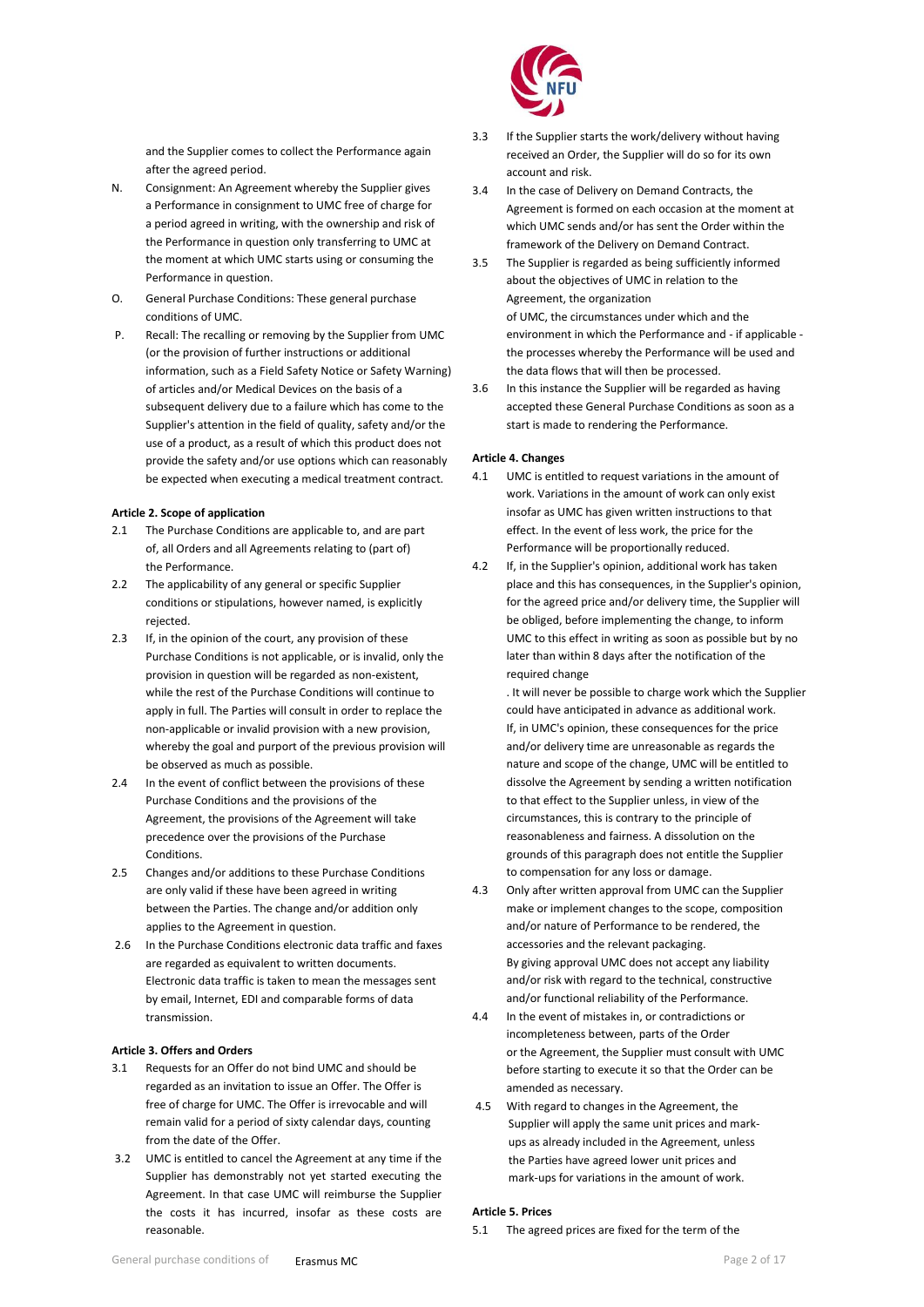Agreement and are consequently not subject to review.

5.2 The agreed prices are in euros, exclude VAT (unless explicitly stated otherwise), are based on the 'delivery duty paid' delivery condition (DDP Incoterms 2010) and cover all costs connected to fulfillment of the Supplier's obligations under the Agreement. The Supplier is obliged to state the applicable VAT percentage. The prices include a breakdown of the travel and accommodation costs, any hourly rates and the number of hours necessary for each individual element.

## <span id="page-2-0"></span>**Article 6. Delivery**

- 6.1 The interpretation of delivery conditions is subject to the latest version of the 'Incoterms' as published by the International Chamber of Commerce at the time that the Agreement was formed.
- 6.2 Delivery takes place DDP to the agreed delivery destination.
- 6.3 The delivery time and the delivery period, or the latest date on which the Performance must have been rendered, are hard deadlines. In the event of late delivery, the Supplier will be in default without further notice of default being required. If the Supplier expects it to be impossible to make the delivery on time in accordance with the arrangements, the Supplier must inform UMC's purchasing department immediately to that effect in writing, stating the relevant circumstances, and must make an immediate proposal regarding the taking of interim arrangements. The Supplier is only entitled to render an alternative Performance after UMC has given permission to do so in writing.
- 6.4 A delivery of goods must be accompanied by a packing list which must be clearly attached to the exterior of the dispatch package. The packing list must state the UMC order number(s) as well as the article number(s), quantity/quantities, article description(s), and batch numbers.
- 6.5 The Supplier may combine various goods deliveries into 1 consignment, but these must be separately packed per order (or order number) and each (inner) package must be accompanied by a packing list per order number. The separate packages must each fulfill the stipulations in Article 7.1 of these Purchase Conditions. If the Supplier combines a number of orders into 1 consignment, it must be possible to check on the exterior of the dispatch package which order numbers the consignment relates to and the Supplier must also attach an extra packing list per order number.
- 6.6 If a Performance rendered by the Supplier is subject to export regulations or export licenses (such as, but not exclusively, those of the EU or the United States), the Supplier must indicate to UMC in writing and in a structured manner which regulations and licenses this concerns and keep UMC updated so that an up-to-date overview is always available at UMC.
- 6.7 Deliveries will take place exclusively via the UMC goods inwards department, unless agreed otherwise between UMC and the Supplier. Deliveries will take place during the regular opening times of the UMC goods inwards department.
- 6.8 Upon delivery UMC will only sign for the number of items



received and is the only party authorized to do so. Signing for receipt explicitly does not imply approval.

- 6.9 Deliveries of goods in bulk quantities will be made on Europallets and, if desired by UMC, on a fixed day of the week.
- 6.10 The rendering of a Performance also includes the making available of all accompanying resources as referred to in Article 9 of these Purchase Conditions, as well as the delivery of all accompanying documentation in the Dutch language (for example in relation to maintenance, operation, safety and sterilization), drawings, quality and guarantee certificates. Technical documentation may be provided in the English language. Manuals relating to daily use by users of the Performance must be made available in Dutch.
- 6.11 The rendering of the Performance to UMC does not prevent UMC from invoking non-compliance by the Supplier of its obligations at a later date.
- 6.12 If UMC asks the Supplier to postpone delivery of an item, the Supplier will store, secure and sufficiently insure the Performance properly and in a manner in which it is recognizably intended for UMC. Any related reasonable costs can be charged on in consultation with UMC.

#### <span id="page-2-1"></span>**Article 7. Packaging and shipment**

- 7.1 Goods must be adequately packed and marked in accordance with statutory regulations and decisions and any additional UMC regulations in such a way that they reach their destination in good condition. What is more, the delivery and packaging of sterile medical devices must comply with the guidelines of the Association of Specialists in Sterile Medical Devices [Vereniging van Deskundigen Steriele Medische Hulpmiddelen] (VDSMH) entitled 'Requirements for the delivery of single use sterile medical devices' [Eisen aan de levering van steriele medische hulpmiddelen voor eenmalig gebruik]. The dispenser package must contain at least the following information: Description of article, batch number, supplier's article code, CE + notified body, expiry date, measurements/dimensions (if applicable), and barcode. The articles at the various packaging levels must be equipped with a barcode in GS1 format. The barcode at all levels until the final level, the single package, must be accompanied by, at least, the following information: - GTIN code.
	- Expiry date.
	- Batch number and/or series number.
- 7.2 The Supplier is liable for loss or damage caused due to inadequate packaging. The Supplier will arrange the collection, or the return, of the damaged items and will arrange a new (undamaged) delivery within 2 working days without this leading to any extra costs for UMC. In emergencies, at the discretion of UMC, the Supplier is obliged to arrange a new delivery, by a shorter deadline imposed by UMC, without this leading to any extra costs for UMC.
- 7.3 The package contents must be clear and easy to check from the outside. If the package contents have to be stored cool, sterile, or in any other special way, this will be stated clearly and legibly on the package.
- 7.4 All packaging (with the exception of returnable packaging) will become the property of UMC upon delivery, unless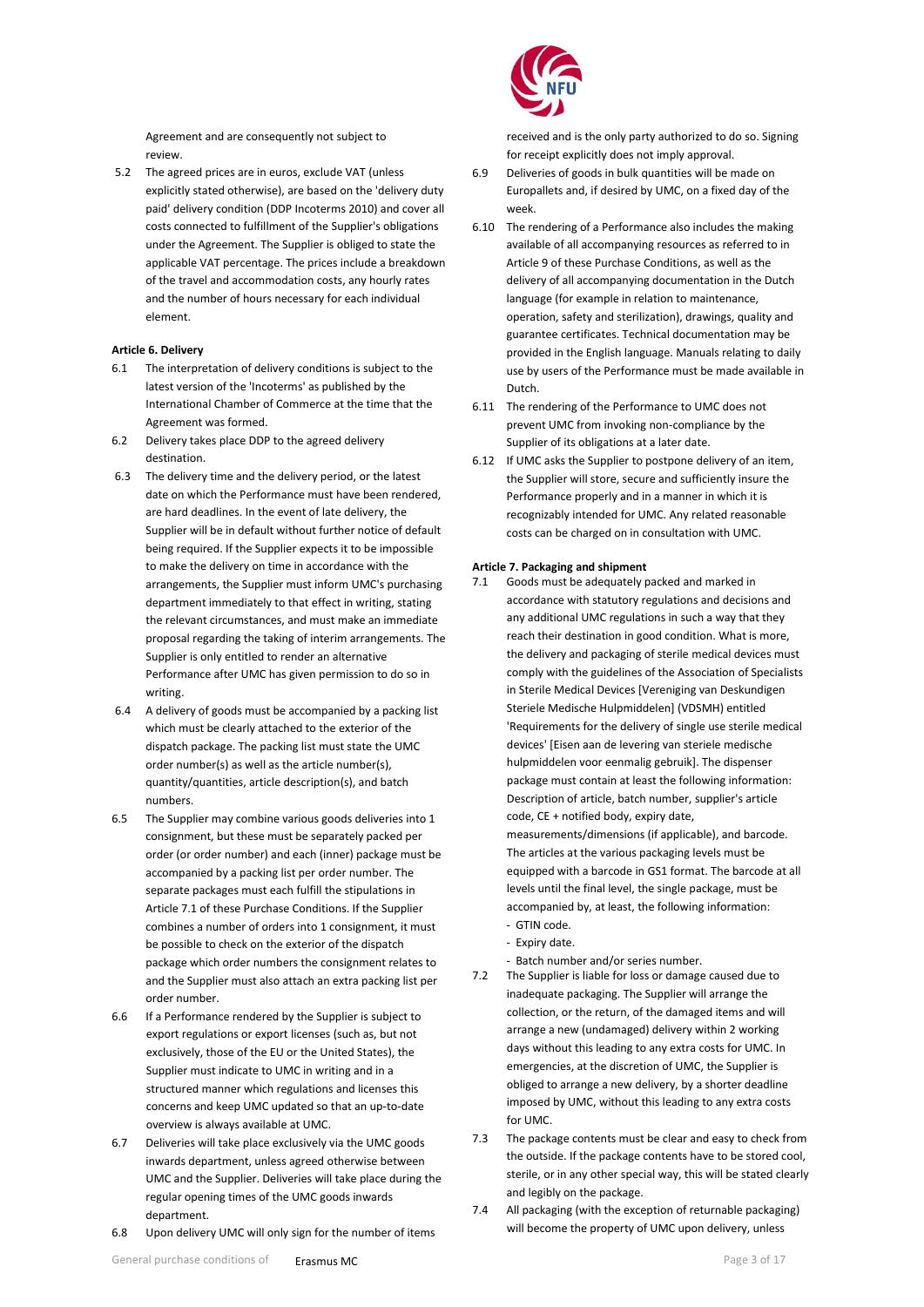UMC decides against this. In the latter case Article 7.5 of these Purchase Conditions will apply in full. In the packing list accompanying a goods delivery the Supplier must indicate whether returnable packaging has been used. Moreover, the Supplier must clearly indicate that the packaging is returnable packaging. In the event of returnable packaging which is subject to a deposit, the Supplier must register this and specify it on the invoice.

- 7.5 Return shipments of returnable packaging will take place for the Supplier's account and risk to a destination it indicates. Return shipments of returnable packaging will take place within 14 days after UMC has notified the Supplier of the return shipment in question.
- 7.6 If, at the request of UMC, the Supplier processes or destroys packaging materials, this will take place for the Supplier's account and risk.

#### <span id="page-3-0"></span>**Article 8. Ownership and risk of goods**

- 8.1 Ownership of the Performance or parts of the Performance will transfer to UMC upon delivery. If it has been agreed between the Parties that the Performance must first be approved by UMC, the risk will not transfer until after approval by UMC. Exceptions are the Performances rendered on the basis of Approval or Trial, Hiring, Loaning, and Consignment.
- 8.2 Contrary to the provisions of Article 8.1, UMC will acquire, in the instance referred to in Article 6.12, the ownership of a good at the moment at which it is stored on behalf of UMC.
- 8.3 If, contrary to the provisions of Article 10 of these Purchase Conditions, whole or partial advance payment has been agreed, UMC will acquire, pursuant to the advance payment it has made, without any additional act of transfer being required, the ownership of all materials, raw materials and semi-finished goods which the Supplier uses for the execution of the Agreement or which are intended to be used for that purpose, such up to the value of the amount paid in advance. The Supplier is obliged to keep the materials, raw materials and/or semi-finished goods in question, free of charges and rights, for UMC, to insure them sufficiently and store them separately on behalf of UMC and indemnify them against loss, damage and the execution of rights by third parties.
- 8.4 If UMC exchanges/returns a Performance, whether with accessories or otherwise, the risk of this Performance will transfer to the Supplier at the moment at which the Performance is handed over to the carrier.



## **Article 9. Resources related to rendering the Performance**

- 9.1 Materials, unused or unprocessed raw and auxiliary materials, tools, drawings, models, instructions, specifications, software and other resources made available by UMC, or purchased or manufactured by the Supplier for UMC's account, will continue to be owned by UMC, or will become owned by UMC at the moment of purchase or manufacture.
- 9.2 The Supplier will render in advance to UMC the Performance for which raw materials and/or auxiliary materials and/or software made available by UMC, or purchased or manufactured by the Supplier for UMC's account, have been used or processed at the moment the raw and auxiliary materials and software are used or processed.
- 9.3 The Supplier is obliged to mark the materials and resources referred to in Article 9.1 as recognizable property of UMC, to keep them in good condition, and to insure them for its account and risk against all risks, as long as the Supplier acts as keeper with regard to those resources.
- 9.4 The Supplier is obliged to return to UMC the materials and resources referred to in Article 9.1 no later than at the time of the final (part) delivery to which the resources relate.
- 9.5 Any change to or deviation from the materials and resources referred to in Article 9.1, as well as the use of these materials and resources for, or in connection with, any purpose other than the rendering of the Performance to UMC will be allowed only following prior written permission from UMC. This approval will not affect the Supplier's guarantee obligations.
- 9.6 Insofar as applicable the Supplier will remain responsible for assessing the accuracy of the resources and information made available to it, insofar as this is important for the rendering of its Performance.

#### <span id="page-3-1"></span>**Article 10. Invoicing and payment**

- 10.1 Insofar as UMC has issued an Order to the Supplier, the latter must - after the rendering of the Performance referred to in the Order - submit an invoice per Order (per order number), unless the Order stipulates otherwise. In that case the stipulations on the Order will apply. The order number must be stated clearly on the invoice. At the request of UMC the Supplier must also state the cost item, internal contact person, or other relevant information on the invoice.
- 10.2 Any delivery or return by the Supplier must also be invoiced or credited separately. Debiting and crediting may never be settled on a single invoice.
- 10.3 In the event of complete and correct execution of the Agreement, UMC will pay the relevant invoiced amount within thirty days after the date stated on a correct invoice. Any statutory interest payable by UMC will be the statutory interest referred to in Article 119(3) of Book 6 of the Dutch Civil Code.
- 10.4 If advance payment has been agreed, the Supplier must, at the first request and for its own account, provide an unconditional and irrevocable bank guarantee (including the payable amount of VAT) which has been issued by a reputable financial institution which is acceptable to UMC and licensed by De Nederlandsche Bank, or another comparable authorization under public law.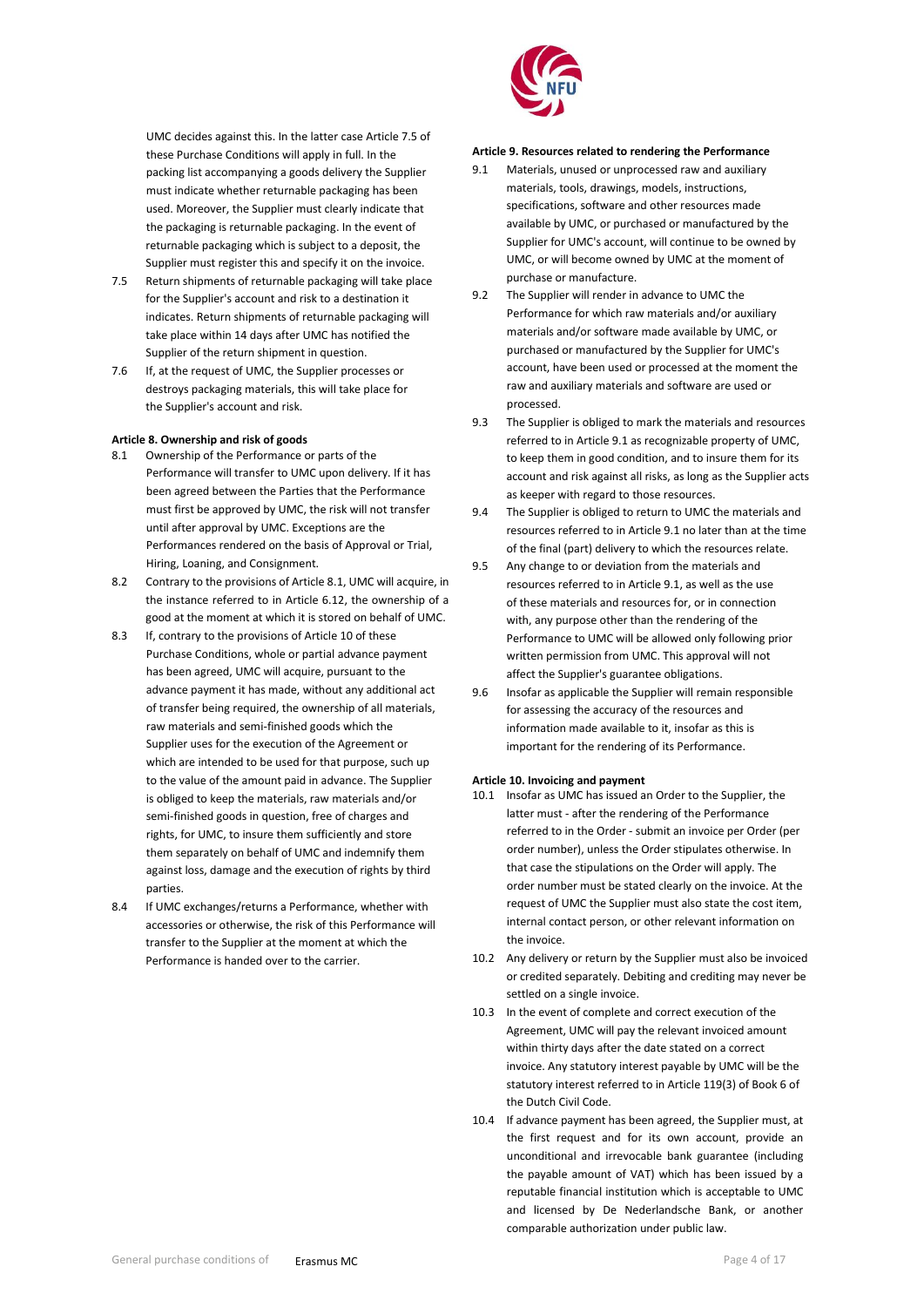- 10.5 Payment by UMC does not in any way imply any relinquishment of rights.
- 10.6 UMC is entitled to set off any amounts it can claim from the Supplier, on any account, whether due and payable or otherwise, against amounts which it owes the Supplier.
- 10.7 UMC is always entitled to suspend its obligations in relation to an Agreement if and insofar as the Supplier (partially) fails in the fulfillment of its obligation.
- 10.8 UMC will not pay any interest charges, collection costs, or other costs for invoices if the Supplier has submitted an inaccurate, incomplete or otherwise incorrect invoice or in the event that the Supplier fails to fulfill its obligations.
- 10.9 Transaction costs relating to payments (for example in relation to payments to foreign bank accounts) are for the Supplier's account.

# <span id="page-4-0"></span>**Article 11. Quality and Guarantee**

- 11.1 The Supplier guarantees that the Performances rendered fulfill the agreements, have the characteristics promised and which UMC may expect, are sound and free of defects, are in accordance with the agreed specifications and the documentation submitted, are suitable for the purpose for which they are intended, are ready for use and meet the highest legal requirements and other government regulations, including European legislation and regulations and regulations by lower ranking authorities, as well as the highest requirements of the safety, environmental, and quality norms or certification used within the sector, as all of these applied at the time the Performance was rendered. The Supplier also guarantees that the Performance is unencumbered and free of attachments.
- 11.2 The Supplier is obliged to stipulate vis-à-vis its subsuppliers that they transfer guarantee certificates and resulting guarantees, which are transferred by possible third parties for parts they deliver/generate, directly to UMC as well. The failure to provide such a guarantee certificate, or have one provided, does not release either the Supplier or the third parties it engages from the obligations in question. In the event of a discrepancy between various guarantee texts concerning one and the same part, the most favorable guaranteed text for UMC will apply.

# **Article 12. Documentation, parts and resources for commissioning/use**

- 12.1 Without prejudice to the provisions of Article 6.10, the Supplier guarantees that all parts, resources, attachments, tools, technical documentation, instructions for use, instruction manuals, safety sheets, and other resources (including but not limited to elearning modules) which are necessary or prescribed for the realization of the goal indicated by UMC will also be delivered, even if they are not referred to by name. In the event of the delivery of medical devices which have to be cleaned, disinfected and sterilized, the Supplier will provide the cleaning and sterilization instructions. Accompanying validation reports will be made available to UMC on request or offered for inspection.
- 12.2 UMC is free to use these resources, including the copying of documentation for its own use.



- 12.3 The Supplier is obliged to keep in stock parts of goods it is to deliver, including spare parts and consumable components and spare articles, relating to the delivered goods, for the usual operating life (based on the circumstances of normal use and for at least a period of 10 years after the actual date delivery or installation) and to deliver them on demand.
- 12.4 Without prejudice to the provisions of Article 12.3 the Supplier guarantees, in any event if the Performance to be rendered concerns a medical device consisting of a device, to maintain the Performance for a period of 10 years after acceptance

insofar as an instruction to that effect is issued.

## <span id="page-4-1"></span>**Article 13. Inspections**

- 13.1 Inspections, checks and/or testing by UMC or persons or bodies designated for that purpose by UMC can take place both before and after rendering the Performance.
- 13.2 With this in mind the Supplier will grant access to production and storage locations and will cooperate with the desired inspections, checks, and testing and will provide the necessary documentation and information for its own account.
- 13.3 If necessary the Supplier will inform UMC on time in advance of the time at which inspections, checks and/or testing can take place.
- 13.4 The Supplier is entitled to attend the inspections, checks and/or testing.
- 13.5 If the Performance is wholly or partially rejected during inspections, checks and/or testing before, during or after the Performance has been rendered, UMC will report this in writing to the Supplier.
- 13.6 In the event that the Performance is rejected during or after rendering, the risk of the rejected Performance will transfer to the Supplier as from the date of the notification referred to in Article 13.5 of these Purchase Conditions.
- 13.7 If it transpires that, irrespective of the results of any inspections, checks and/or testing, the Performance does not fulfill the provisions of Article 11 of these Purchase Conditions and/or the Agreement, the Supplier will, at UMC's discretion, repair or replace the faulty Performance for its own account, at the first request, after the faulty Performance has been returned, unless UMC prefers to terminate of the Agreement in accordance with the provisions of Article 20 of these Purchase Conditions.
- 13.8 In emergencies and also if, after consulting with the Supplier, it must be reasonably assumed that the Supplier cannot or will not repair or replace, or cannot or will not repair or replace on time or properly, UMC will have the right to repair or replace itself, or have this carried out by a third party.
- 13.9 If the Supplier does not recover the delivered and rejected Performance within 10 working days after the date of the written notification, UMC will be entitled to return the Performance for the Supplier's account and to have any Performances already invoiced credited within 14 days, such without prejudice to other rights of UMC.
- 13.10 Examinations, inspections, testing and/or assessments, or the lack thereof, will not prejudice UMC's rights with regard to the Performance.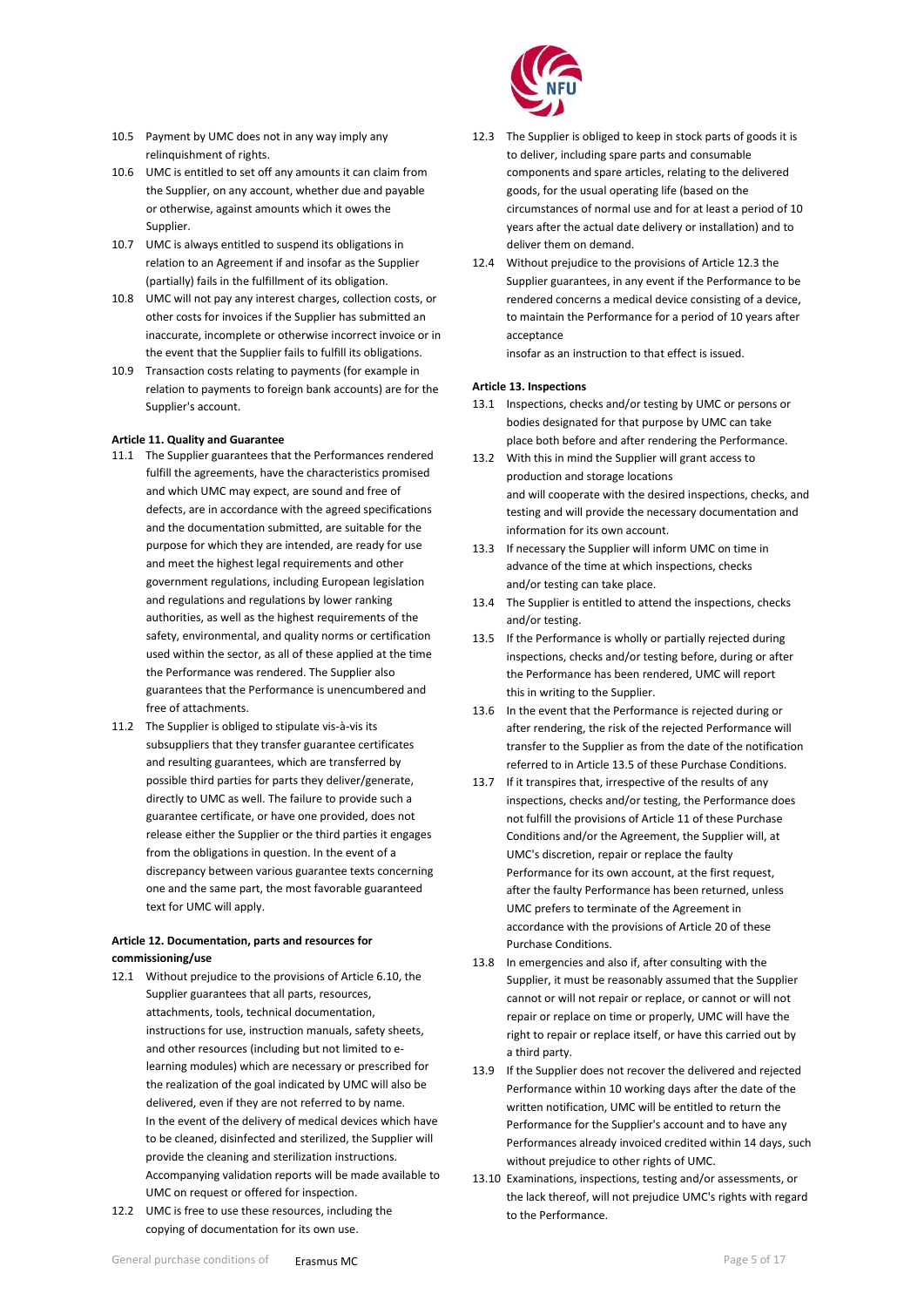#### <span id="page-5-0"></span>**Article 14. Medical Devices**

- 14.1 If and insofar as the EU Regulation 2017/745 (Medical Device Regulation, MDR), the Dutch Medical Devices Act, and the VDSMH guidelines apply to the Performance to be rendered, said Performance and the packaging must entirely fulfill the requirements of this regulation, law, guidelines, and the secondary regulations based thereon.
- 14.2 The expiry date to be stated on the label must be as far away as possible in time from the moment of delivery, whereby there must be a period of 24 months between the moment of receipt and the expiry date.
- 14.3 If, in UMC's opinion, the expiry date of the Performance to be rendered is too close to the moment of delivery, UMC will be entitled to refuse this Performance unless this would be manifestly unreasonable in view of the circumstances. Refusal of the Performance on the grounds of this paragraph does not entitle the Supplier to compensation for any loss or damage.
- 14.4 In the case of successive deliveries of Medical Devices which are covered by the law referred to in this article, the Supplier must ensure that the final delivery has an expiry date which is later, or at least on the same date, as the preceding deliveries.
- 14.5 Wherever possible the information referred to in this article as required must be attached to packaging in the form of pictograms.
- 14.6 The Supplier must have notified UMC as to whether it is necessary to execute a Recall immediately after a failure in its product has become known. This Recall must be carried out at the supplier's expense in accordance with the procedure as can be downloaded by the Supplier from the UMC website. After being informed of a Recall by the Supplier, UMC will have the option of dissolving the Agreement or the Order.
- 14.7 With regard to the Performance in question the Supplier will cooperate immediately and unconditionally with the execution of the covenant entitled 'Safe use of medical technology in the hospital by UMC'.
- 14.8 UMC is not obliged to issue data about use to suppliers within the framework of Post Market Surveillance.
- 14.9 The Supplier will provide punctual information about availability and discontinuity. When the Supplier is no longer going to supply the product, the Supplier will inform UMC to this effect 6 months before the date of withdrawal from service.
- 14.10 The Supplier will provide information in the event of interruptions in the supply chain/logistical chain and the supplier can be held liable if it withholds information.
- 14.11 The Supplier is obliged to provide transparency in the supply chain/logistical chain if requested to do so.
- 14.12 The Supplier will supply UDI data for all medical devices on the label in accordance with EU Regulation 2017/745 (MDR).
- 14.13 In the context of UDI suppliers will use a legible barcode, preferably of the GS1 standard.
- 14.14 The Supplier will submit the currently valid CE certificate (in digital form).
- 14.15 The Supplier will submit the implant card in the case of class III medical devices.

#### **Article 15. Safety, the environment and corporate social**



#### **responsibility**

- 15.1 The Supplier accepts that it is responsible for the effects of its activities on the environment, employees, and the society in which it operates. The Supplier will endeavor to lay down structurally its own CSO policy and any CSO action plan.
- 15.2 The Supplier respects the universal standards relating to employment which are detailed in a series of treaties of the UN International Labour Organization (ILO).
- 15.3 If requested by UMC the Supplier is prepared to submit a Product's raw material passport.
- 15.4 If requested by UMC the Supplier is prepared to provide transparency, wherever possible, with regard to a Product's production chain/chain of subsuppliers.
- 15.5 The Supplier will adopt a proactive stance and will be as innovative as possible in terms of improving the environmental performance associated with the goods delivered or services provided.
- 15.6 The Supplier will comply with the most recent version of the Dutch Packaging Decree [Besluit Beheer Verpakkingen Papier en Karton].

## **Article 16. Confidentiality, data protection and personal data protection**

16.1 The Supplier will keep secret any information and/or data which it obtains within the framework of (the execution of) the Agreement and will not issue it to third parties without written permission from UMC - with the exception of third parties that it engaged in the execution of the Agreement -

unless this is done on the grounds of a legal obligation or court order. The duties of confidentiality as referred to in this Article do not relate to:

- a) information/data which was already accessible to the public at the moment at which it became available to the Supplier;
- b) information/data which was already accessible to the public after it became available to the Supplier, unless this is the consequence of non-fulfillment by the Supplier of its obligations on account of this article; or
- c) information/data which the Supplier legally obtained, or became aware of, before this information/data was made available to the Supplier.
- 16.2 The Supplier undertakes vis-à-vis UMC to impose the obligations as referred to in the previous paragraph of this article on those who (including employees of the Supplier) are charged with the execution of the Agreement on behalf of the Supplier and guarantees vis-à-vis UMC that this/these person(s) will fulfill these obligations.
- 16.3 In the event of violation by the Supplier of its obligations on account of this article the Supplier will forfeit to UMC an immediately due and payable penalty of EUR 25,000.00 per occurrence, which penalty will not affect any obligation to pay compensation which the Supplier might have.
- 16.4 The Supplier will comply with the applicable regulations in the field of information security in the healthcare sector (NEN 7510 Standard for information security in the healthcare sector) and will ensure that the Performance it renders complies with that standard. The Supplier authorizes UMC to check the process and the Performance, or to have it checked, by means of an (external) information security audit. The Supplier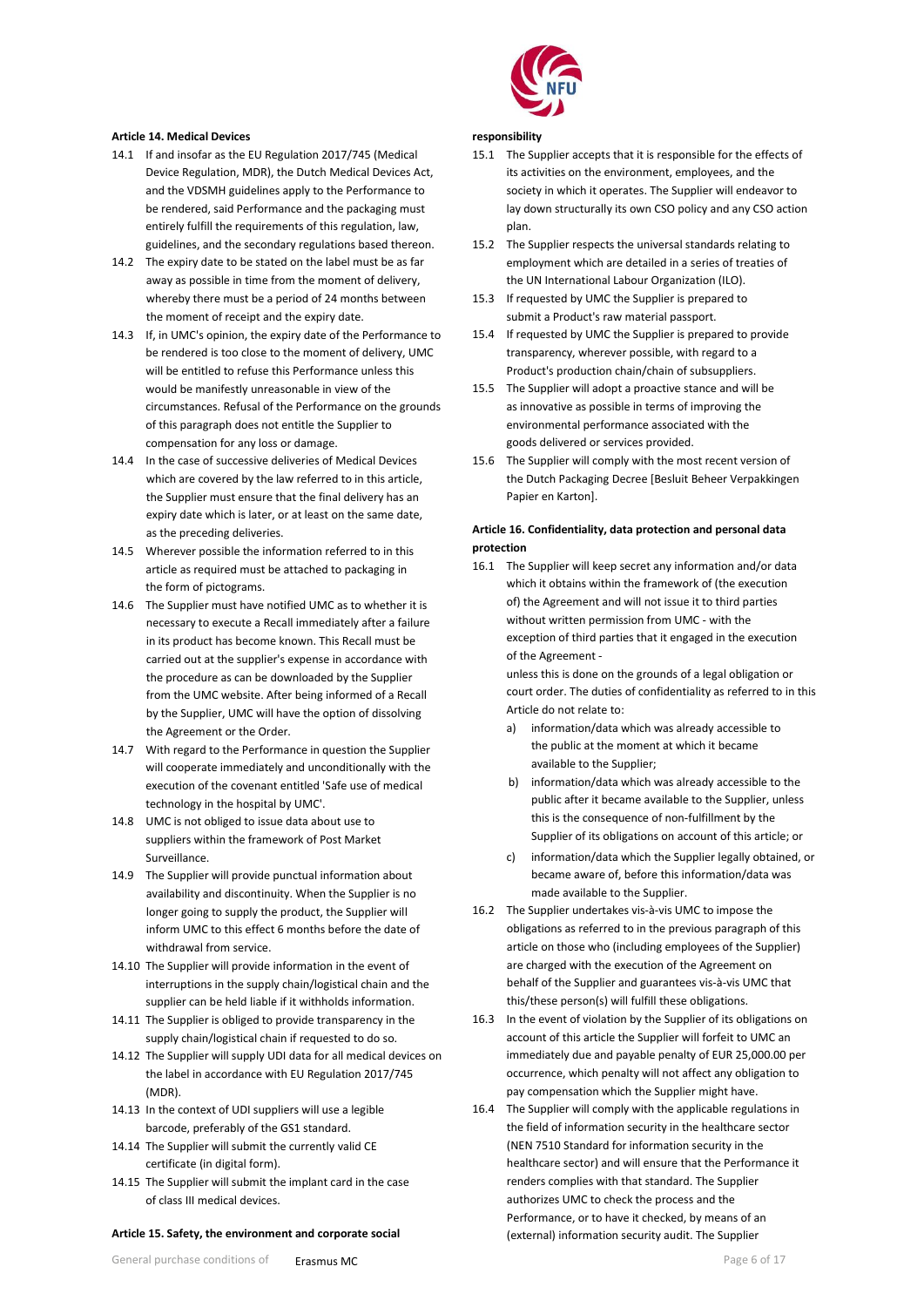guarantees that the Performance does not contain any security measures or functions, or elements which are alien to the ICT Performance (including but not limited to logic bombs, viruses and worms, hidden encryption, Trojan horses, or other restrictions or contaminations), other than those which are referred to in the documentation.

- 16.5 The Supplier guarantees that all European and legal regulations relating to the data to be processed, particularly including the regulations by virtue of or pursuant to EU Regulation 2016/679 of the European Parliament and the Council of 27 April 2016 (General Data Protection Regulation, GDPR), have been and will be promptly observed. The Supplier will issue UMC with all information requested in relation to this immediately in writing. In any event the Supplier will arrange suitable technical and organizational measures to guarantee a level of security which is appropriate for the risk. The Supplier will indemnify UMC against all third-party claims which might be brought vis-à-vis UMC due to violation of applicable privacy law and/or regulations and/or statutory retention periods.
- 16.6 Agreements between UMC and the Supplier relating to the processing of personal data (including indirectly traceable personal data) will be laid down in writing. If it is established, at any point in time, that the Supplier is the processor in the name of or on behalf of UMC, these agreements will be laid down in a data processing agreement.
- 16.7 The Supplier will not take personal data outside the European Economic Area (EEA) without UMC's prior written permission.

## **Article 17. Intellectual property and/or other (comparable) rights**

- 17.1 The Supplier will not use the name of UMC and/or the names of its employees in publications and/or advertisements or otherwise without prior written permission of the UMC communication department.
- 17.2 If intellectual property rights and/or other (comparable) rights to the Performance and/or anything related to the Performance are vested in the Supplier or third parties, the Supplier will be obliged with regard to those rights to grant to UMC, automatically and immediately, a nonexclusive non-cancellable (sub)user license for an indefinite period of time, or to have one granted, including the right to resell the Performance it rendered and/or anything related to the Performance to third parties. The fee for this (sub)user license is included in the price of the Performance and/or anything related to the Performance.
- 17.3 The Supplier guarantees the free and uninterrupted use of the Performance and/or anything related to the Performance by UMC, or by third parties to which UMC has passed on the Performance and/or anything related to the Performance and guarantees that the Performance and/or anything related to the Performance does not violate, either entirely or partially, any intellectual property right or any other (comparable) right of third parties. The Supplier indemnifies UMC against all (threats of) claims by third parties relating to any violation of intellectual property rights and other



(comparable) rights of said third parties and will compensate UMC for all costs and loss or damage which are the consequence of any (alleged) violation, including the full costs of legal assistance.

- 17.4 Contrary to the provisions of Article 17.2 of these Purchase Conditions, all intellectual property rights and other (comparable) rights to a Performance specifically developed on behalf of UMC and/or a related Performance are vested in UMC. Insofar as these are/will be vested in the Supplier, the rights are hereby transferred to UMC by the Supplier signing an Agreement, which transfer is hereby accepted by UMC as soon as those rights are created. Insofar as an additional deed is required for the transfer of such rights, or other formalities have to be completed, the Supplier hereby authorizes UMC irrevocably to draw up said deed and sign it on behalf of the Supplier and to complete these formalities partly on behalf of the Supplier, without prejudice to the Supplier's obligation to cooperate, at the first request of UMC, with the transfer of said rights, without being able to impose additional conditions. The Supplier hereby relinquishes vis-à-vis UMC any personality rights vested in it, to the extent that the applicable regulations permit such relinquishment. The Supplier guarantees that the employees or contractors involved for its part relinquish vis-à-vis the Supplier any personality rights vested in them in the employment contract or commission contract which applies between these employees or contractors and the Supplier, to the extent that the applicable regulations permit such relinquishment.
- 17.5 Supplementary to the indemnification referred to in Article 17.3 and in the event of a ban on the use of the Performance and/or anything related to the Performance in connection with a violation of the intellectual property rights and/or other (comparable) rights of third parties, the Supplier will, at UMC's discretion, do the following as soon as possible and at its own expense:
	- a) Obtain a right of use for UMC to the relevant delivered Performance and/or anything related to the Performance.
	- b) Modify the Performance in question and/or anything related to the Performance in such a way that the rights of third parties will no longer be violated.
	- c) Replace the Performance in question and/or anything related to the Performance with an equivalent Performance with at least the same functionality and quality which does not violate the rights of third parties.
	- d) Take back the Performance in question and/or anything related to the Performance in return for repayment of all costs paid for the Performance and/or anything related to the Performance, such without prejudice to other rights of UMC, including the right to dissolve the Agreement and the right to (replacement and/or supplementary) compensation.

## <span id="page-6-0"></span>**Article 18. Transfer of rights and obligations**

18.1 The Supplier will not transfer the rights and obligations which result for it from the Agreement, either wholly or partially, to third parties without prior written permission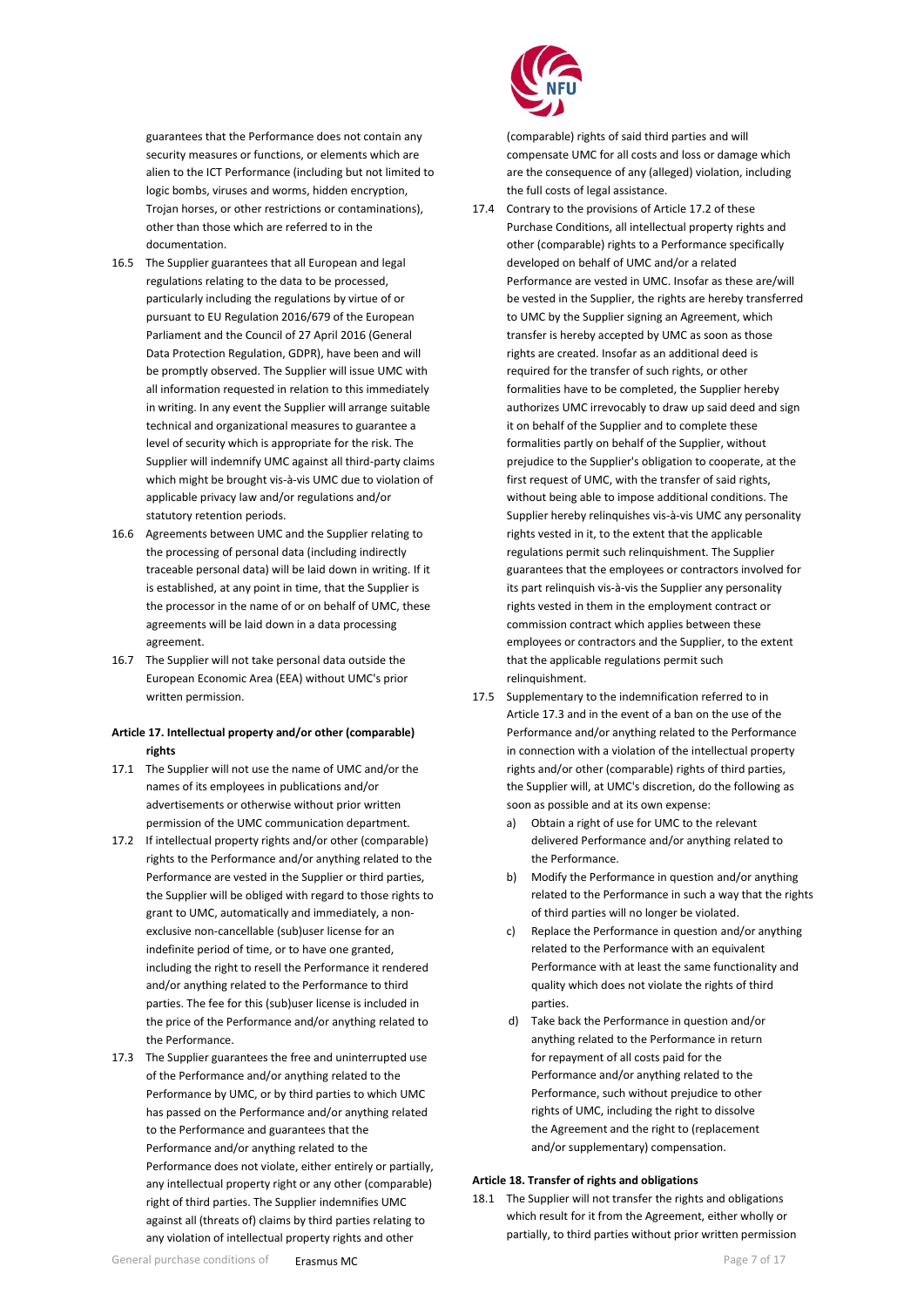from UMC. The permission will not be withheld on unreasonable grounds.

18.2 UMC has the right to attach conditions to its permission as referred to in paragraph 1 of this article. UMC's permission, whether subject to conditions or otherwise, does not relieve the Supplier of its obligations under the Agreement and the Supplier is responsible for the contribution by third parties as if it was its own Performance.

## <span id="page-7-0"></span>**Article 19. Liability**

- 19.1 The Supplier is liable for all loss or damage suffered by UMC and/or third parties as a consequence of a failure in its Performance and/or as a consequence of, or in connection with, the execution of the Agreement.
- 19.2 The Supplier's liability as referred to in Article 19.1 for orders of which the agreed price for the Agreement is lower or equal to EUR 250,000.00 (in words: two hundred and fifty thousand euros) is limited per occurrence to an amount of EUR 1,250,000.00 (in words: one million two hundred and fifty thousand euros) with a maximum of EUR 2,500.000 (in words: two million five hundred thousand euros) per calendar year.

For orders of which the agreed price for the Agreement is more than EUR 250,000.00 (in words: two hundred and fifty thousand euros) the Supplier's liability is limited to EUR 2,500,000.00 (in words: two million five hundred thousand euros) per occurrence with a maximum of EUR 5,000,000.00 (in words: five million euros) per calendar year. The limitation of liability referred to above ceases to apply:

- a) in the event of third-party claims for compensation as a consequence of death or injury:
- b) in the event of intent or gross negligence on the part of the Supplier or its staff;
- c) in the event of a violation of intellectual property rights as referred to in Article 17 of these general conditions;
- d) in the event of a violation of the provisions of the GDPR and/or the data processing agreement.
- 19.3 UMC is liable for loss or damage suffered by the Supplier as a consequence of, or in connection with, the execution of the Agreement.
- 19.4 UMC's liability as referred to in Article 19.3 is limited to an amount of no more than EUR 500,000.00 (in words: five hundred thousand euros) per occurrence.
- 19.5 The Supplier indemnifies UMC against compensation claims by third parties (including subcontractors, the Tax and Customs Administration or social security bodies), however named, in relation to loss or damage suffered or late payments and/or costs in connection with this Agreement, for loss or damage on the grounds of liability as referred to in Articles 19.1 and 19.2 and will, at the first request of UMC, reach a settlement with said third parties, or defend itself in court, instead of or jointly with UMC – such at the discretion and approval of UMC - against claims as referred to above.
- 19.6 For the application of this article staff and employees of UMC are designated third parties, whereby the Supplier is not obliged in the relationship with UMC to compensate more loss or damage to third parties than the Supplier is obliged to in accordance with the



law.

19.7 The Supplier will ensure that it is adequately insured, during the term of the Agreement, for its liability on the grounds of this article. At the request of UMC the Supplier will submit proof of insurance cover showing that the Supplier is sufficiently insured. At the request of UMC the Supplier will submit proof of payment of the relevant payable insurance premiums.

# **Article 20. Dissolution, Termination, Force Majeure, and Cancellation of the Agreement**

- 20.1 Without prejudice to all other statutory and contractual rights to dissolve or terminate the Agreement, UMC is entitled
	- (1) to dissolve or terminate the Agreement as well as related agreements, without judicial intervention and with immediate effect by means of a registered letter, without being obliged to pay any compensation. and/or (2) to suspend its payment obligations vis-àvis the Supplier, if:
	- a) the Supplier does not fulfill its obligations under the Agreement, or does not do so on time or properly. If fulfillment is not permanently impossible, the dissolution can only be invoked after UMC has placed the Supplier in default in writing and a reasonable period for fulfillment has been granted and also if, at the end of the reasonable period for fulfillment, the Supplier continues to be negligent as regards fulfilling this/these obligations;
	- b) the Supplier has submitted a request for a suspension of payments, or a definitive suspension has been granted to the Supplier, or if the Supplier invokes (voluntary or statutory) debt rescheduling, or is bankrupt;
	- c) the Supplier (as a natural person) has submitted a request for the Natural Persons Debt Rescheduling Act [Wet Schuldsanering Natuurlijke Personen] to be declared applicable, or this request has been granted;
	- d) all or part of the Supplier's assets are attached;
	- e) the Supplier (as a natural person) is placed under tutelage;
	- f) The Supplier discontinues or transfers its business, or a significant part thereof, including but not limited to contributing its business to an existing or yet to be incorporated company, or changes the objects of its business;
	- g) in the event of closure, liquidation or full or partial takeover, merger or any comparable situation which leads to a (significant) change in the authority and/or control. A dissolution or termination or suspension of payment obligations as referred to under a to g of this paragraph does not affect any other rights which accrue to UMC on account of the above, including UMC's right to compensation.
- 20.2 UMC may, without prejudice to any other rights, dissolve the Agreement wholly or partially as stipulated in Article 20.1 of these Purchase Conditions if the Supplier or one of its subordinates or representatives offers or gives any benefit to a person who is part of UMC's business, or to one of its subordinates or representatives, without prior written permission to that effect from UMC. The Supplier is liable for the loss or damage (to be) suffered by UMC, which loss or damage is hereby determined to be a fixed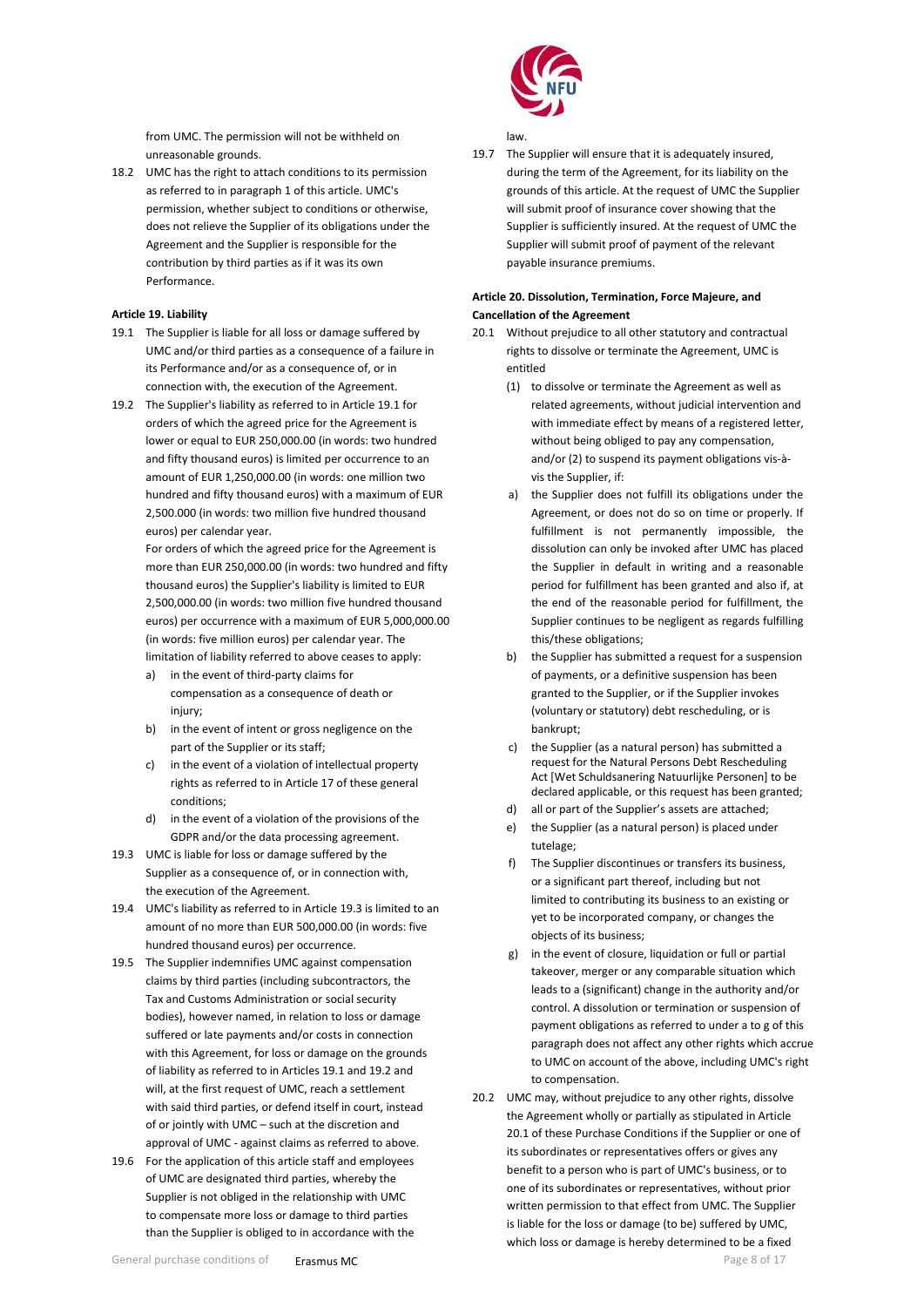sum of EUR 25,000.00 per violation. This does not affect any other rights of UMC, such as the right to claim full compensation. The term 'person' is also taken to mean anyone who is affiliated to one of the Parties, whether on the basis of employment or otherwise.

- 20.3 All claims which UMC might have or acquire against the supplier in the instances referred to in this article are immediately and fully due and payable.
- 20.4 If the Parties are unable to fulfill their mutual obligations due to Force Majeure, those obligations will be suspended for the term of the Force Majeure.
- 20.5 The Supplier will only be able to invoke Force Majeure if it sends UMC a notification to that effect as soon as possible, accompanied by the necessary supporting documents. However, even if the Supplier has not complied with the provisions of the previous sentence, UMC can accept an invocation of Force Majeure by the Supplier for reasons of fairness.

If the Force Majeure situation on the part of the Supplier has lasted longer than one month, UMC will be entitled to dissolve the Agreement wholly or partially by means of a registered letter.

- 20.6 Agreements for a definite period of time end by operation of law on the agreed end date. UMC explicitly rejects tacit renewal. The Supplier is expected to make a renewal proposal in writing at least 3 months before the end of the contract.
- 20.7 In the event of agreements for an indefinite period of time UMC is always entitled to cancel the Agreement prematurely, without stating reasons, provided a notice period of at least 3 months is observed. UMC is not liable to pay compensation vis-à-vis the Supplier as a consequence of such a cancellation.
- 20.8 Obligations that, by their nature, are intended to continue even after dissolution of the Agreement will continue to exist after termination of said Agreement. These obligations include, among other things, indemnification against violation of intellectual (property) rights, confidentiality, disputes settlement, compensation, applicable law, and choice of domicile.

# <span id="page-8-0"></span>**Article 21. Applicable law and disputes**

- 21.1 The Agreement and all resulting or related Agreements, as well as the Purchase Conditions, are subject exclusively to Dutch law.
- 21.2 The uniform laws drawn up by the Diplomatic Conference held in The Hague in 1964 concerning the unification of international sales law (LUF and LUVI) and the Vienna Sales Convention are not applicable.
- 21.3 Any disputes (including disputes regarded as such by just one of the Parties) which might arise as a result of the Agreement or resulting agreements between the Parties will be brought before the competent court in the district in which UMC is established.

#### <span id="page-8-1"></span>**Article 22. Staff and third parties**

22.1 In the context of deploying staff or third parties, the Supplier must ensure that these persons or third parties who work at UMC have been screened by UMC in terms of the validity of diplomas and that a Certificate of Good Conduct [Verklaring Omtrent het Gedrag] (VOG) in



relation to the persons in question, as referred to in the Judicial Records Act [Wet op de justitiële documentatie], can be provided. The relevant VOG may not be older than 4 years. The Supplier will retain the VOG.

- 22.2 The Supplier undertakes to instruct third parties it has engaged and/or employees to observe the working hours and codes of conduct that apply at UMC.
- 22.3 If the quality of the work or the conduct of an employee of the Supplier and/or a third party deployed by the Supplier is below par in the substantiated opinion of UMC, the Supplier will replace the employee or third party at the first request of UMC.
- 22.4 In the event of temporary or permanent absence of employees or third parties deployed by the Supplier, the Supplier must make replacement people available as soon as possible who have at least the same expertise, level of training, and experience as the people originally engaged.
- 22.5 In the context of performing services which are preeminently dependent on the qualities of the deployed employee or third party, UMC can demand that this employee or third party is first submitted for approval to UMC.

## **Article 23. Wage tax and social security contributions, employee insurance premiums and sole traders**

- 23.1 With regard to all employees it makes available to UMC, the Supplier undertakes to pay the payable wage tax and social security contributions and employee insurance premiums to the competent authorities. The Supplier will also ensure that the relevant returns are filed on time and in full.
- 23.2 The Supplier indemnifies UMC against all claims for payment of taxes and premiums, including the related interest, costs and fines, which are payable in relation to the people to be made available to UMC within the framework of the Agreement or resulting agreements, or for which UMC is liable.
- 23.3 UMC is entitled to demand proper proof from the Supplier regarding compliance with the obligations referred to in paragraph 1 of this article. If this proof is not provided, or if it transpires that the Supplier has not fulfilled the obligations referred to on time and in full, UMC is entitled to suspend its payment obligations.
- 23.4 UMC always has the right to pay the social insurance premiums, turnover tax, and wage tax and social security contributions, including national insurance contributions, for which UMC could be held liable, to the Supplier by crediting its G account within the meaning of the Collection of State Taxes Act 1990 [Invorderingswet 1990]. With this in mind the Supplier will open a G account if UMC asks it to do so. Every year the Supplier must submit a declaration from the Tax and Customs Administration, or an independent accountant, which shows that the wage tax and social security contributions and remittance premiums have been paid in accordance with the applicable rules, so that UMC has an insight into the Supplier's payment performance towards the Tax and Customs Administration.
- 23.5 Without prejudice to the provisions of paragraph 4 of this article, UMC is always entitled to deduct the amounts referred to of social insurance premiums, VAT, and wage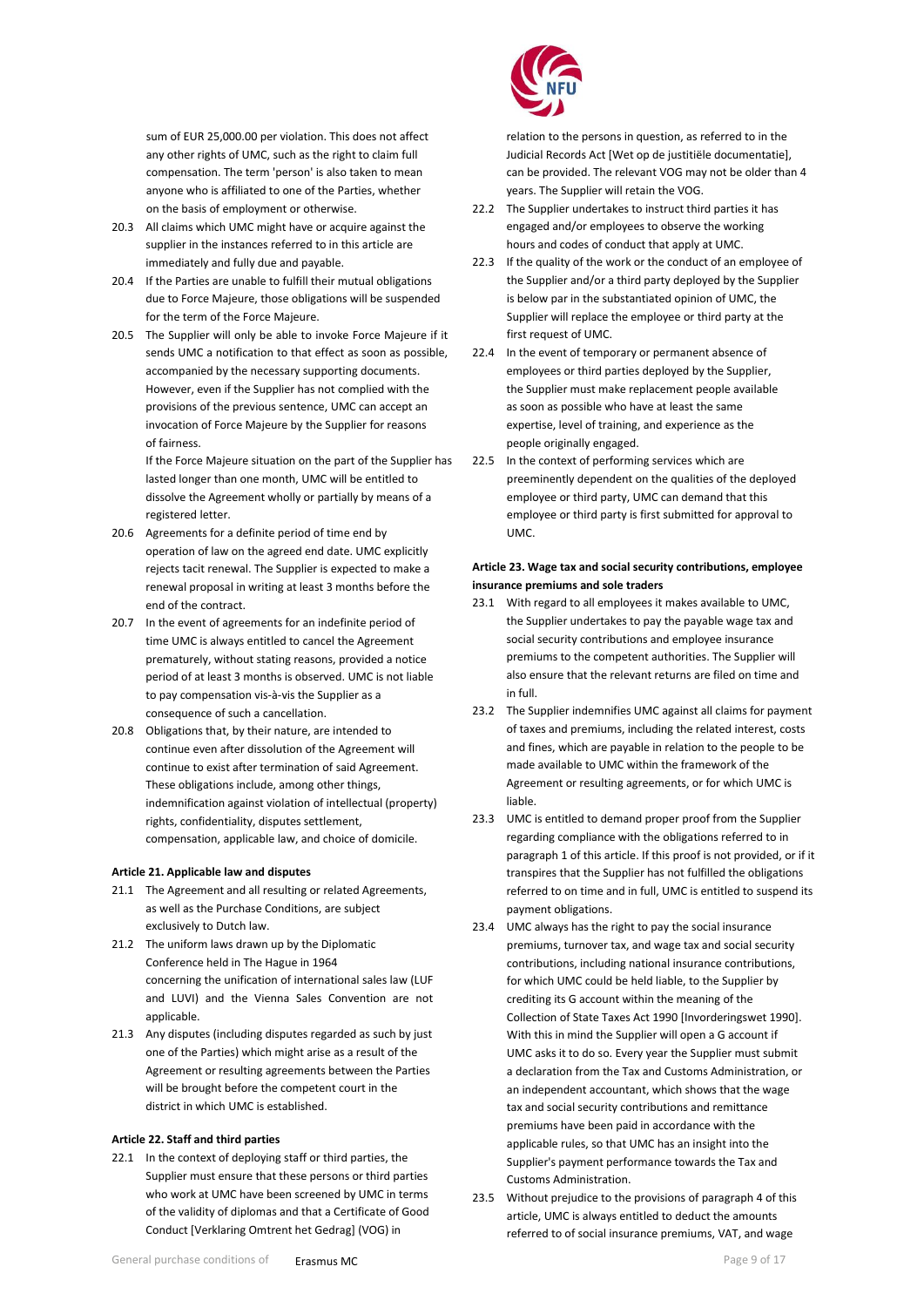tax and social security contributions, including national insurance contributions, from the contract sum and to pay them on behalf of the Supplier directly to the Dutch Employee Insurance Agency [Uitvoeringsinstituut Werknemersverzekeringen] (UWV) or the collector of direct taxes.

- 23.6 In the instances referred to in paragraphs 4 and 5 of this article, UMC will be discharged vis-à-vis the Supplier upon payment, insofar as the payment relates to these amounts.
- 23.7 Insofar as the Supplier is a sole trader (a self-employed person without staff or a freelancer) the Agreement with UMC will be concluded subject to the suspensive condition that the Parties sign an Agreement which, within the framework of the Assessment of Employment Relationships Deregulation Act [Wet deregulering beoordeling arbeidsrelatie] (Wet DBA), has been approved by the Tax and Customs Administration. If a UMC-specific agreement has been made with the Tax and Customs Administration for the Supplier's work, within the framework of the Wet DBA, the Supplier will be obliged to sign this UMC-specific agreement. In addition, the Agreement will be concluded subject to the suspensive condition that the Supplier issues the following documents to UMC within one month after the Agreement has been formed:

Proof of registration with the Chamber of Commerce. Proof of registration as a business for turnover tax (VAT number).

If and insofar as this is required in accordance with the applicable legislation and regulations, a copy of the Supplier's residence and work permits.

A Certificate of Good Conduct as referred to in the Judicial Records Act. To this end UMC will instruct the Supplier to submit an application to the Central Agency for Certificates of Good Conduct [Centraal Orgaan Verklaring Omtrent het Gedrag] (COVOG). The costs of applying for the relevant VOG are for the Supplier's account. The Supplier will retain the VOG.

SUPPLEMENTARY CONDITIONS APPLICABLE TO THE PERFORMANCE OF SERVICES AND DELIVERIES ON THE UMC SITE

## <span id="page-9-0"></span>**Article 24. Scope of application**

- 24.1 In addition to the provisions of Articles 1 to 23 of these Purchase Conditions, the provisions of Articles 24 to 29 of these Purchase Conditions apply in the event of the performance of services and deliveries on the UMC site. In the event of conflict between the former and latter articles, the latter articles provisions will take precedence.
- 24.2 For the application of these supplementary conditions the term 'staff of the Supplier' is also taken to mean (the staff of) third parties involved by the Supplier in the execution of the Agreement(s).

#### <span id="page-9-1"></span>**Article 25. Supplementary definitions**

- 25.1 Materials: Goods which are processed during the creation of tangible objects, with the exception of the Equipment to be used.
- General purchase conditions of **Erasmus MC Page 10 of 17 Page 10 of 17** 25.2 Equipment: All vehicles, items of equipment, cranes, scaffolding and parts thereof, consumables and the like which the Supplier uses during the execution of the



Agreement, but with the exception of the Materials.

#### <span id="page-9-2"></span>**Article 26. Staff, Equipment and Materials**

26.1 If the Supplier uses its own staff or third parties to perform (technical) work independently on equipment and/or resources in UMC, these people must be demonstrably authorized and competent to be allowed to carry out the work on the equipment and/or resources in question.

> The people in question must also be given demonstrably adequate additional training and refresher courses. At the request of UMC the Supplier will submit relevant proofs of registration of the people in question in appropriate professional registers, etc.

If people deployed by the Supplier have no or insufficient authorities and/or qualities as referred to above, the Supplier will be liable for all resulting loss or damage such as detailed in Article 19.

- 26.2 Outside the situation described in Article 22.3 of these Purchase Conditions, the Supplier will only temporarily or definitively replace staff who are being deployed for a longer period of time if this is truly necessary and only after prior consultation with UMC. The new staff will have at least the same knowledge and experience as the staff being replaced, without this leading to higher costs for UMC or schedule-related consequences. The replacement will not imply any costs for UMC due to the transfer of activities.
- 26.3 UMC has the authority to examine and inspect all Materials and Equipment to be used by the Supplier during the execution of the Agreement.
- 26.4 UMC is entitled to inspect schedules, work schedules and work procedures, for example with regard to the deployment or application of staff and Materials, both with regard to work which is already started and work which is yet to start. If there are any doubts regarding whether the intended quality and/or schedule can be achieved, UMC can instruct the Supplier to change its provision of services, without being obliged to make any payment.

## <span id="page-9-3"></span>**Article 27. UMC site and buildings**

- 27.1 Before a start is made to executing the Agreement, the Supplier must find out about the circumstances on the site and in the buildings of UMC where the work is to be carried out and which may affect execution of the Agreement.
- 27.2 The Supplier will make sure that its presence and the presence of its staff on the site and in the buildings does not hinder the uninterrupted continuation of the activities and related processes of UMC and third parties.
- 27.3 The operations of UMC may not be interrupted as a consequence of the Supplier's work.
- 27.4 The processes of UMC will continue during the work. Work which causes nuisance must be avoided wherever possible and/or planned in consultation with the UMC departments involved.
- 27.5 Tests and work which may disrupt the operations of UMC must first be requested or submitted. This work may only be executed after explicit permission has been obtained from the UMC project manager.
- 27.6 Before the start is made to executing the Agreement, the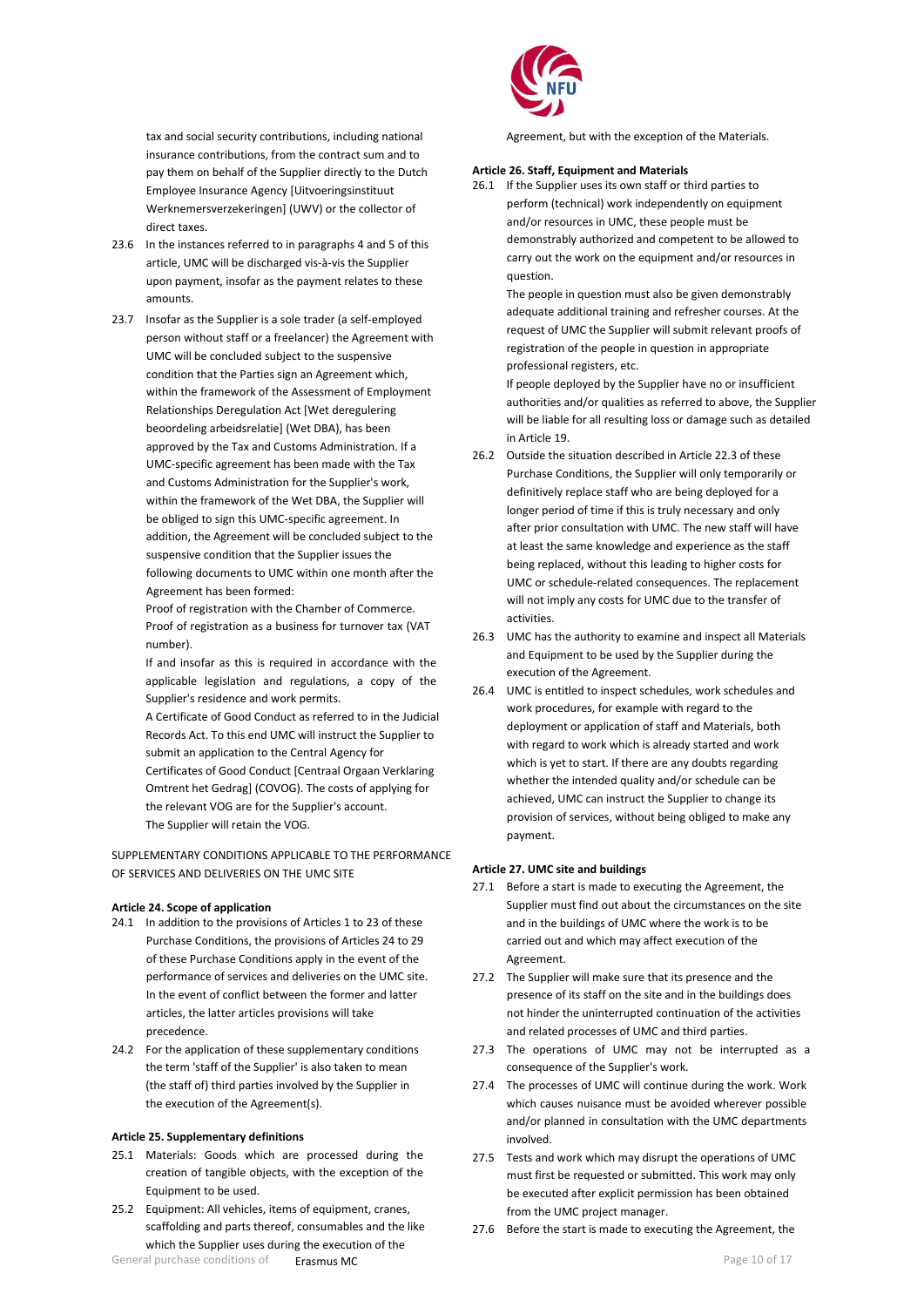Supplier and its staff must familiarize themselves with the contents of the rules and regulations that apply on the site and in the buildings of UMC, for example with regard to safety, health and the environment, and must conduct themselves accordingly. In this context it applies in any event that the Supplier or its staff must report to the officials to be designated by UMC.

27.7 In the event of failures and other interruptions the Supplier will ensure that those failures are resolved as soon as possible in such a way that the normal operations of UMC are safeguarded wherever possible. With this in mind the Supplier will perform any necessary maintenance and/or service work, or have it performed. The Supplier is responsible and liable for the consequences which result from the failure or interruptions.

## **Article 28. Obligations of the Supplier/Execution of the work**

- 28.1 Prior to the execution of its work the Supplier will submit a work plan to UMC.
- 28.2 The Supplier will regularly report in the interim regarding work progress.
- 28.3 Work inside the premises or on the site of UMC will always be carried out under the supervision of a project manager designated by UMC, or a delegated member of staff. Any contact relating to execution of the work must be made via this project manager.
- 28.4 The staff engaged by the Supplier in the execution of the agreement will, in principle, be available in UMC and/or on the site for the hours during which the assignment is carried out, with their absence, replacement and accessibility being arranged in consultation with UMC.
- 28.5 Work will, in principle, be performed on working days during usual office hours. The Supplier undertakes to perform work, at the request of UMC, on other days and during other hours as well.
- 28.6 In the event of work on a cost-plus basis, a week or work list must be submitted to the project manager every week and, if the work is terminated within a weekly period, after termination of the

work. These lists must at least indicate the name of the person(s), the number of hours worked, any materials supplied, and extra expenditure.

- 28.7 The contact person designated by UMC (referred to as the project manager) or their deputy will check, code and sign the week or work list in question and will then issue a copy to the site agent designated by the Supplier. If it is not possible to report the prices of any delivered materials, the week or work list may be submitted to the project manager at a later date, but no later than within two working days after the end of the working week.
- 28.8 The Supplier must have a valid proof of registration with the UWV and a business permit, insofar as required. At the first request of UMC the Supplier must present the aforementioned documents.
- 28.9 At the first request of UMC the Supplier must submit a statement containing the necessary data, including in any event the names of all staff who the Supplier has engaged in the execution of the Agreement from one week to another. The Supplier indemnifies UMC against loss or damage which it suffers as a consequence of staff



deployed by the Supplier who do not have the required permits.

- 28.10 As regards the current assignment the Supplier must, at the first request of UMC, make the wage statements or the time sheets of all staff who the Supplier has engaged in the execution of the assignment available for inspection in accordance with a model drawn up by UMC.
- 28.11 In the event of variations in the amount of work the Supplier must submit two-weekly overviews to the UMC project manager.
- 28.12 On the occasion of first delivery the Supplier must submit one copy of the (draft) as-built drawings, operating instructions, etc. to the appropriate department of UMC. The (draft) revision must be approved by UMC and amended by the Supplier as necessary. In the event that draft as-built drawings are submitted, the definitive asbuilt drawings must be submitted in triplicate by no later than 4 weeks after first delivery. The Supplier must also submit in digital form data and/or revisions/(drawings) which are available digitally, such in accordance with the design software used at UMC.
- 28.13 The Supplier must itself arrange appropriate and suitable equipment and any ladders, mobile scaffold towers or other resources. In addition, the Supplier must be at least VCA\* certified if installation, construction or maintenance work is to be carried out in or around UMC.
- 28.14 Any installation-related connections (water, electricity, etc.) must always be fitted in consultation with the departments of UMC which are responsible for accommodation and real estate. The costs for the changes are for the account of UMC, unless the Order stipulates otherwise and/or unless agreed otherwise in the Agreement.
- 28.15 The use of radios is not permitted. The use of mobile telephones in the whole UMC building is permitted except where this is explicitly prohibited, as indicated on the appropriate signs. In this case these are areas where there are sensitive equipment or where using mobile phones can cause nuisance for patients and/or visitors.
- 28.16 Parking costs are for the Supplier's account, including when the Supplier deploys more than one group of staff.
- 28.17 The activation or deactivation of devices which use gases, liquids, electricity, etc. or other UMC facilities is permitted only after prior permission has been obtained from the project manager. If installations are changed, the Supplier must submit a draft as-built drawing, showing all the relevant data to the relevant UMC project manager.
- 28.18 When work is scheduled outside office hours, the Supplier must always report this to the relevant project manager. No work which causes heat, dust, smoke and/or vapor may be carried out after 4 p.m.
- 28.19 When leaving rooms the Supplier is always obliged to close doors and shafts properly. Any keys that have been issued must be returned at the end of the work, or by no later than at the end of the working day.
- 28.20 The Supplier must take sufficient protective measures to prevent damage to already erected installations or structural items.
- 28.21 When executing its work on behalf of UMC, the Supplier will not display any advertising without the explicit permission of UMC. All advertising must be submitted for assessment to UMC.
- 28.22 The Supplier will ensure that its staff, or people acting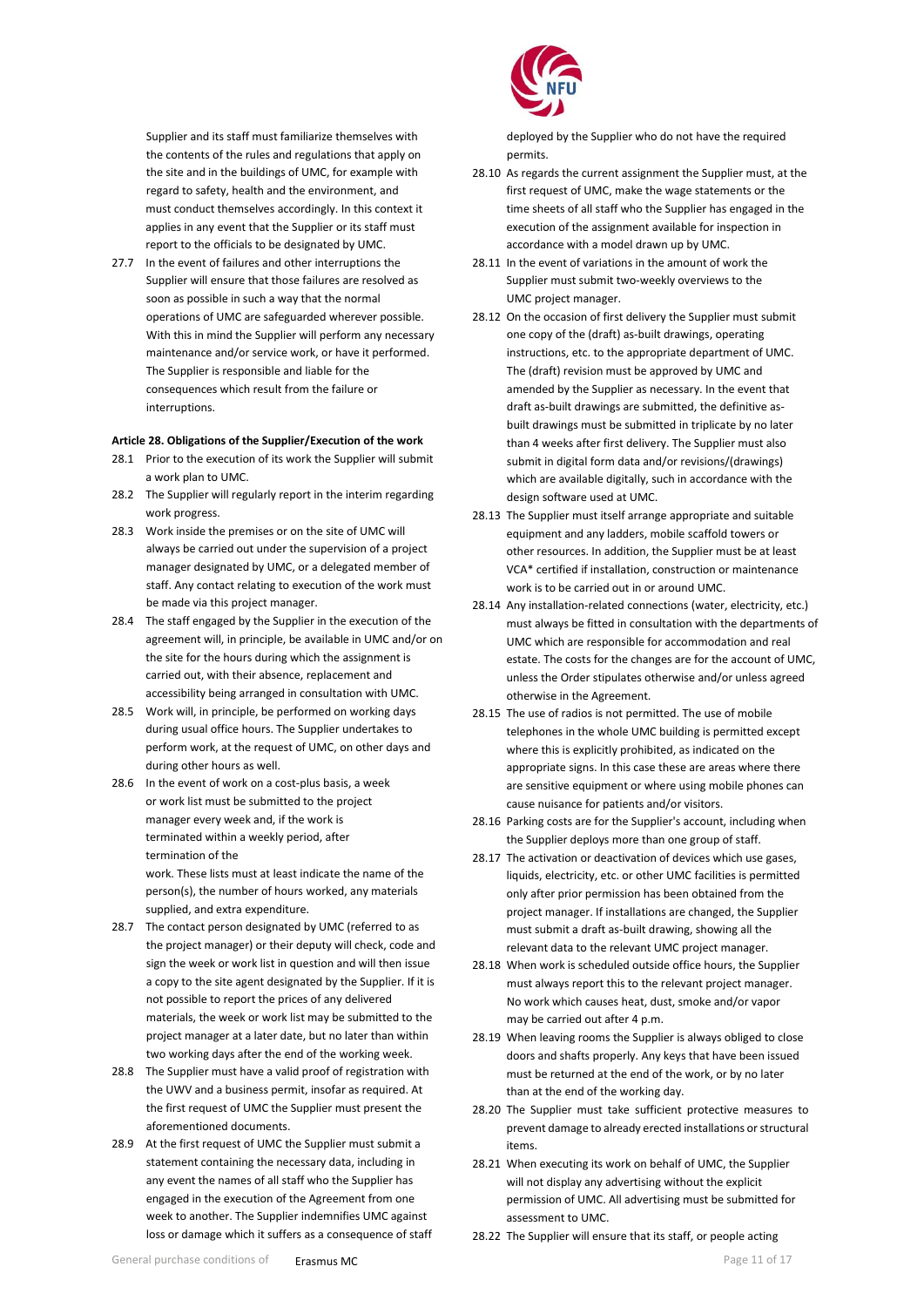on its behalf, behave courteously towards visitors, patients, employees of UMC, and other suppliers.

## <span id="page-11-0"></span>**Article 29. Payment & pricing**

- 29.1 UMC will only process invoices for work carried out on a cost-plus basis if they are accompanied by week or work lists which have been handed in on time and approved by the project manager.
- 29.2 Risks relating to wages and materials will not be set off.
- 29.3 Part invoices can only be issued for contract sums if this has been agreed between the Parties and if the conditions for releasing the part payment have been fulfilled.

SUPPLEMENTARY CONDITIONS APPLICABLE TO APPROVALS OR TRIALS

## <span id="page-11-1"></span>**Article 30. Scope of application**

30.1 In addition to the provisions of Articles 1 to 22 of these Purchase Conditions, the provisions of Articles 30 to 34 of these Purchase Conditions apply in the event of Approvals and Trials. In the event of conflict between the former and latter articles, the provisions of the latter articles will take precedence.

## **Article 31. Supplementary definitions**

- 31.1 Equipment on Approval: Equipment and the accompanying parts, as well as equipment-related Medical Devices and/or consumables, which the Supplier makes available to UMC for a period of time on approval, or trial, or for a practical test so that UMC is able to assess whether the functionality of the Equipment and accompanying parts, as well as equipment-related Medical Devices and/or consumables, meets the wishes and/or the schedule of requirements of UMC. This also includes the goods covered by the definition of Article 1.M.
- 31.2 Approval Period: Period or term during which UMC has the Equipment on Approval or trial.

#### <span id="page-11-2"></span>**Article 32. Procedure**

- 32.1 UMC issues a written trial or approval Order to the Supplier.
- 32.2 On the Order UMC states when the Approval Period ends as well as the day on which the Equipment on Approval will be collected if UMC has not taken a decision on whether to purchase the Equipment on Approval before that deadline. If UMC does not state a collection date on the Order, or if the Parties have not agreed a deadline for the duration of the Approval Period, an Approval Period of 4 weeks will apply.
- 32.3 The Parties mutually undertake to supply the Equipment on Approval complete and clean at the start and end of the Approval Period.

## <span id="page-11-3"></span>**Article 33. Rights and obligations**

- 33.1 The Supplier will make sufficient supplies available to UMC to enable UMC to make adequate use of the Equipment on Approval during the Approval Period.
- 33.2 All costs for the energy supply and the use of energy are for the account of UMC. If consumables and/or medical devices and/or re-usables or disposables are needed for a correct use of the Equipment on Approval, the Supplier will supply those materials free of charge to UMC upon



delivery of the Equipment on Approval, unless agreed otherwise.

- 33.3 In consultation with the Supplier, UMC will take responsibility and pay all the costs for ensuring that all preparations have been made and all infrastructural measures taken (also including the necessary alterations, construction of pipes, walls, installations etc.) which are required for the placement, commissioning, operation, use, and application of the Equipment on Approval.
- 33.4 Only if the Supplier has provided a statement in advance of the costs of decommissioning, disassembly, and removal of the Equipment on Approval and only if UMC decides, at the end of the agreed Approval Period, not to purchase the Equipment on Approval, will these costs be for the account of UMC if such has been agreed in advance between the Supplier and UMC.
- 33.5 During the Approval Period the Supplier is liable and responsible for the necessary and prescribed periodic maintenance as well as corrective maintenance and the checks on the Equipment, unless agreed otherwise. UMC will grant the Supplier access to the Equipment on Approval in question for this purpose. The costs involved in maintenance will therefore be for the Supplier's account.
- 33.6 The Supplier will check the Equipment on Approval in advance to make sure it works properly and is complete and must release the Equipment on Approval for use.
- 33.7 The Supplier is also responsible for supplying the right user documentation and, if required by the Equipment on Approval, for providing correct instruction on how to use the Equipment on Approval.

UMC will ensure that the users of the Equipment on Approval are available for that instruction. Approvals or Trials are subject to the same product liabilities on the part of the Supplier as in the case of the ordinary purchase of goods.

- 33.8 The Supplier must also supply all necessary documentation and instructions relating to cleaning and sanitizing the Equipment on Approval.
- 33.9 Insofar as applicable the Supplier must supply safety sheets and (a) decontamination declaration(s) to UMC.
- 33.10 The Supplier bears the entire risk (of for example fire, theft, etc.) of the Equipment on Approval during the entire Approval Period, unless gross carelessness or negligence has occurred during the Approval Period on the part of UMC in connection with the use of the Equipment on Approval.
- 33.11 The Supplier fully indemnifies UMC for all loss or damage to goods or people which might arise for UMC or for third parties during the Approval Period as a consequence of defects to the goods or other demonstrable anomalies and/or insufficient instruction about operation/use and/or which is otherwise the consequence of an attributable failure, or in the event of

an unlawful act by the Supplier, or its staff or other people who the Supplier involves in the execution of work.

33.12 If the Supplier fails to collect the Equipment on Approval on the agreed day, the risk will continue to be for the Supplier's account. If, at the end of the agreed Approval Period, the Equipment on Approval is not available to the Supplier, the risk of fire, theft, etc. will transfer to UMC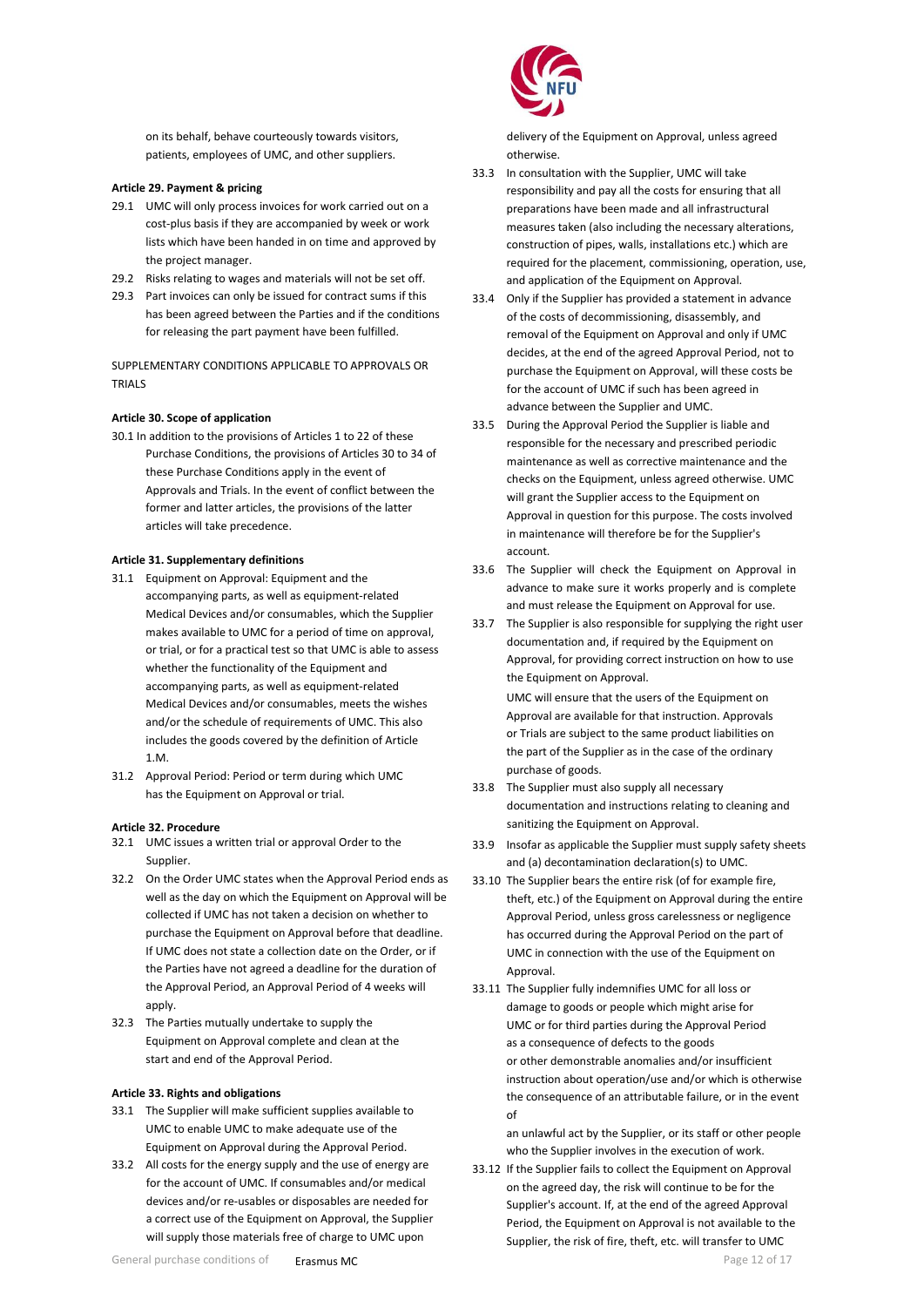until the moment at which the Equipment on Approval is available again to be taken back by the Supplier.

- 33.13 During the Approval Period, and during transport to and from UMC, the Supplier will arrange insurance for the Equipment on Approval and the above-mentioned liability.
- 33.14 Approvals will not lead to any purchase, procurement or other obligation (for example a lease obligation) for UMC.

# <span id="page-12-0"></span>**Article 34. Purchase**

- 34.1 If UMC decides during or after the Approval Period to purchase the Equipment on Approval or comparable equipment, the purchase will be subject to the provisions described in Articles 1 to 23 of these Purchase Conditions.
- 34.2 If UMC purchases the Equipment on Approval or comparable equipment during the Approval Period, the ownership of the Equipment on Approval or comparable equipment will transfer to UMC at the moment at which UMC sends notification of the purchase to the Supplier or (in the event of comparable equipment) as soon as they have been delivered or in accordance with the manner described in the Agreement.

## SUPPLEMENTARY CONDITIONS APPLICABLE TO **CONSIGNMENT**

#### <span id="page-12-1"></span>**Article 35. Scope of application**

35.1 In addition to the provisions of Articles 1 to 22 of these Purchase Conditions, the provisions of Articles 35 and 36 of these Purchase Conditions, as well as the stipulations in the Agreement, apply in the event of Consignment. In the event of conflict between the former and latter articles, the provisions of the latter articles will take precedence.

#### <span id="page-12-2"></span>**Article 36. Ownership and risk**

- 36.1 The Supplier will continue to be the owner of the goods in consignment until the moment at which UMC consumes or starts using the goods. Consequently, usage will lead to a transfer of ownership.
- 36.2 UMC will inform the Supplier in writing of the expected date on which it will have consumed all goods given in consignment, or will have started using them.
- 36.3 After receipt of the notification referred to in Article 36.2, the Supplier will supplement the stock by no later than the date communicated as referred to in the previous paragraph, unless agreed otherwise in writing.
- 36.4 The Supplier undertakes to insure the Performances in consignment until the moment at which the ownership transfers to UMC pursuant to Article 36.1.
- 36.5 The Supplier will invoice on the basis of the notification that UMC has started to use the goods in consignment.
- 36.6 The Supplier can only take back goods given in consignment after consulting with UMC.
- 36.7 If it transpires after UMC has commissioned the Performances that the Performances do not fulfill the applicable requirements, the Supplier will fulfill its obligations as referred to in Article 13 of these Purchase Conditions.

SUPPLEMENTARY CONDITIONS APPLICABLE TO LOANING AND HIRING



#### <span id="page-12-3"></span>**Article 37. Scope of application**

37.1 In addition to the provisions of Articles 1 to 23 of these Purchase Conditions, the provisions of Articles 30 to 34 and 37 to 39 of these Purchase Conditions apply in the event of the loaning and hiring out of Equipment. In the event of conflict between the former and latter articles, the provisions of the latter articles will take precedence.

## <span id="page-12-4"></span>**Article 38. Supplementary definitions**

- 38.1 Hire/Loan Equipment: The agreed equipment, including accompanying peripherals, materials and software, insofar as applicable, which the Supplier hires out and/or loans out to UMC.
- 38.2 Hire/Loan Period: The period during which the Hire/Loan Equipment is hired out and/or loaned out to UMC.

## <span id="page-12-5"></span>**Article 39. Loaning and/or Hiring**

- 39.1 The Supplier loans out and/or hires out the Hire/Loan Equipment to UMC during the Hire/Loan period. The Supplier will make the Hire/Loan Equipment available to UMC in a good state of repair. The Supplier will also issue instructions to UMC regarding use of the Hire/Loan Equipment and, as necessary, any additional relevant training.
- 39.2 During the Hire/Loan Period the Supplier is responsible for the proper operation of the Hire/Loan Equipment and will maintain the Hire/Loan Equipment at its own expense, unless agreed otherwise in writing.
- 39.3 During the Hire/Loan Period the Supplier is liable for loss or damage to the Hire/Loan Equipment and the Supplier will insure the Hire/Loan Equipment and keep it insured at its own expense against loss or damage, unless agreed otherwise in writing.
- 39.4 The Hire/Loan Equipment can only be installed and/or connected in/to the system of UMC on the instructions of UMC.

## SUPPLEMENTARY CONDITIONS APPLICABLE TO ICT PERFORMANCE

#### <span id="page-12-6"></span>**Article 40. Scope of application**

40.1 In addition to the provisions of Articles 1 to 23 of these Purchase Conditions, the provisions of Articles 40 to 47 of these Purchase Conditions, as well as the stipulations in the Agreement, apply in the event of ICT Performance. In the event of loaning, hiring, or consignment, Articles 30 to 39 of the Agreement are applicable. In the event of conflict between the former and latter articles, the provisions of the latter articles will take precedence.

## <span id="page-12-7"></span>**Article 41. Supplementary definition**

- 41.1 ICT Performance: all goods and/or services in the field of ICT which the Supplier delivers or offers to UMC, such as:
	- a) The supplying, converting, installing, implementing, maintaining, repairing and manufacturing of and advising on (parts of) software, system software, hardware (including medical equipment of which the software forms an important component) or IT systems, such with accompanying materials, resources, replacement parts and documentation.
	- b) The issuing of software licenses and/or intellectual property rights to the ICT Performance.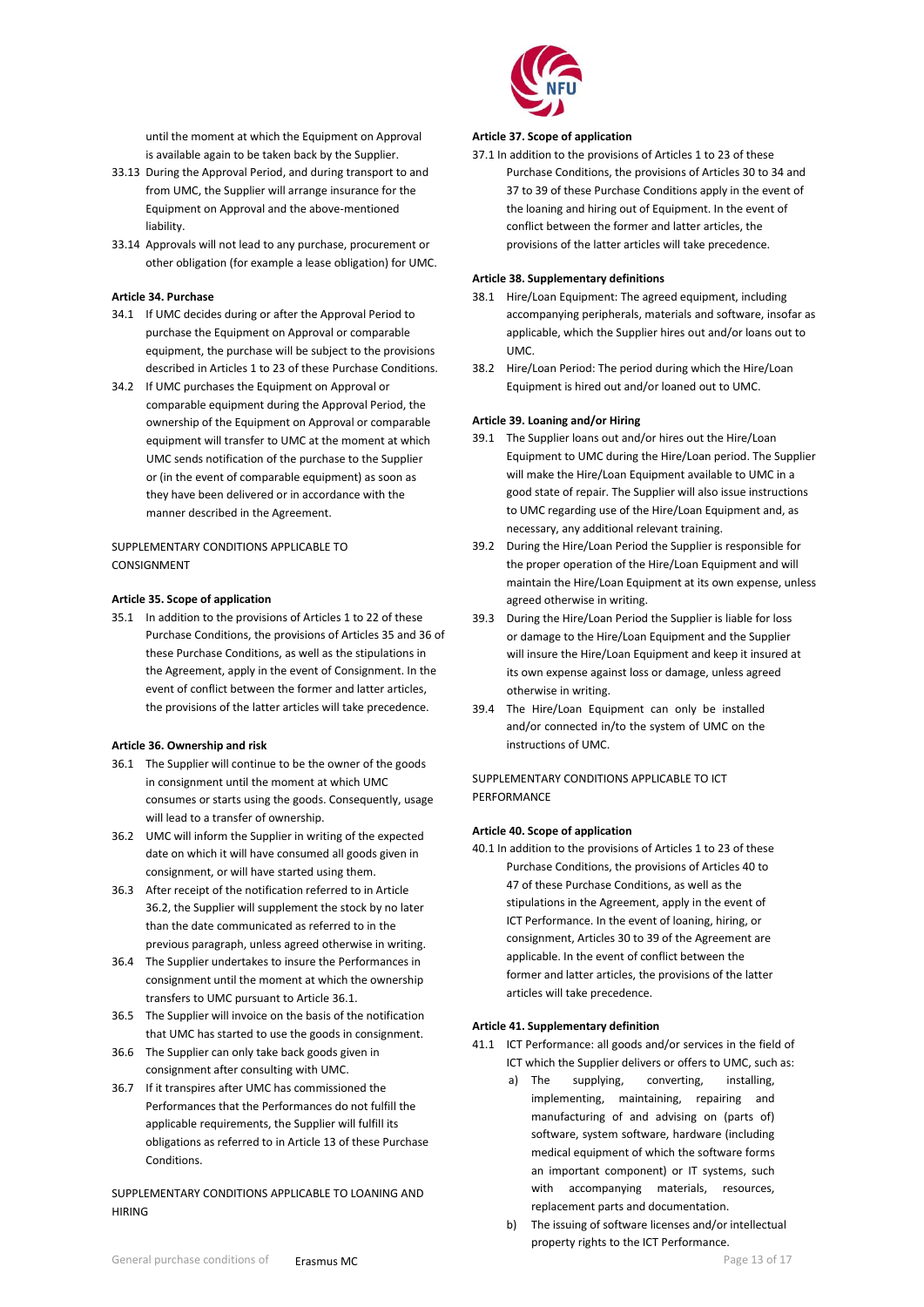- c) The maintaining and hosting of networks and websites.
- d) The delivery of telecom services.
- e) The registering of domain names and arranging their registration.
- f) The designing of websites and web applications.
- g) Updates: Changes or modifications to, or updating of, the Performance, in terms of both software and hardware, which are intended to maintain or improve the technical functioning in accordance with the agreed specifications in order to increase operational reliability and operational safety. The Supplier will provide updates free of charge.
- h) Upgrades: Principally modernizations or changes to the functionality of the Performance in terms of both software and hardware. During the operating life of the Equipment, the Supplier will supply and implement all available Upgrades free of charge to UMC which have been made obligatory for the UMC by the Supplier, or Upgrades which are obligatory within the framework of safety requirements and in connection with the legislation and regulations which relate to the Equipment
	- . This will take place in consultation with UMC.

## <span id="page-13-0"></span>**Article 42. Quality/guarantee/updates and upgrades**

- 42.1 With regard to the ICT Performance the Supplier guarantees, in addition to the stipulations in Article 11, that:
	- a) the ICT Performance also fulfills the stipulations in this article in the event of peak load;
	- b) the ICT Performance is efficient, coherent and of sound quality;
	- c) the ICT Performance can be used without modifications and is and will stay fully compatible with the existing ICT environment of UMC;
	- d) the ICT Performance does not contain any security measures or functions, or elements which are alien to the ICT Performance (including but not limited to logic bombs, viruses and worms, hidden encryption, Trojan horses, or other restrictions or contaminations) other than those which are referred to in the documentation;
	- e) new upgrades and updates of the ICT Performance will be regularly issued and that it will be possible to supply, at a reasonable price, (equivalent, interchangeable and functionally similar) parts, components and extensions, as available (and/or announced) when the Agreement is signed. UMC is entitled, but not obliged, to start using the new Upgrades and Updates. Updates and Upgrades can only be implemented after written permission has been obtained from UMC.

Non-embedded Software clause: all Upgrades relating to the operating system (such as Windows, Unix, etc.) are included in the purchase price and will be supplied and implemented by the Supplier free of charge during the operating life of the Equipment following written approval from, or on behalf of, UMC. UMC is not under any obligation in this respect.

f) the quality and capacity of any third parties it engages at least correspond with those of the Supplier; it will observe all other guarantees which



are usual in the Supplier's sector to which a competent and careful supplier may be held under the given circumstances with due regard for normal attentiveness and based on normal expertise and normal professional practice.

- 42.2 Without prejudice to the provisions of Article 42.1, the Supplier also guarantees, for the term of twelve months after acceptance, that defects in the ICT Performance will be remedied for the Supplier's account. The term 'defects' in these supplementary conditions must be interpreted as: the non-fulfillment, or incomplete fulfillment, by the ICT Performance of the agreed specifications, or the otherwise improper functioning of the ICT Performance. If the ICT Performance does not fulfill the provisions of Articles 11 and 42.1 within a period of twelve (12) months (or the guarantee term used by the Supplier, if this is longer) after rendering, the Supplier will, at its own expense at the first request of UMC, rectify or replace the ICT Performance as soon as possible and by no later than within two weeks, without prejudice to other rights of UMC on account of the Agreement or a resulting additional (maintenance) agreement. If the ICT Performance is replaced pursuant to this article, a new period of 12 months will start. If the Supplier is of the opinion that UMC cannot invoke the guarantee provisions because a non-working function or a non-working part is not one of the guaranteed characteristics, or because a defect is due to other causes not attributable to the Supplier, the burden of proof in this matter will be borne by the Supplier. If the Supplier does not fulfill its obligation to rectify defects on time, UMC will be entitled, after prior written notification and without prejudice to its other rights, to rectify these defects either itself, or to have them rectified by third parties, at the Supplier's expense. The Supplier is obliged to cooperate. In that case the Supplier is obliged to issue the necessary information at the first request.
- 42.3 If changes occur the Supplier must have adapted the software accordingly within a reasonable time, being no later than the statutory deadline by which the change will come into effect in the respective legislation and regulations. The allocation of costs will be determined in consultation.

## <span id="page-13-1"></span>**Article 43. Documentation**

- 43.1 The Supplier will provide UMC with a sufficient number of copies of documentation relating to the ICT Performance. This documentation must:
	- a) be drawn up in the Dutch language, unless agreed otherwise;
	- b) provide a correct, full, and detailed description of the ICT Performance and its functions;
	- c) enable (users of) UMC to test the ICT Performance or have it tested,
	- d) enable (users of) UMC to maintain it (or have it maintained) and use all the capabilities of the ICT Performance in a straightforward manner.

The documentation must always be issued on time, before or simultaneously with the rendering of the (test versions of the) ICT Performance.

43.2 The Supplier will ensure that the documentation it submits is replaced, changed or amended as soon as possible at its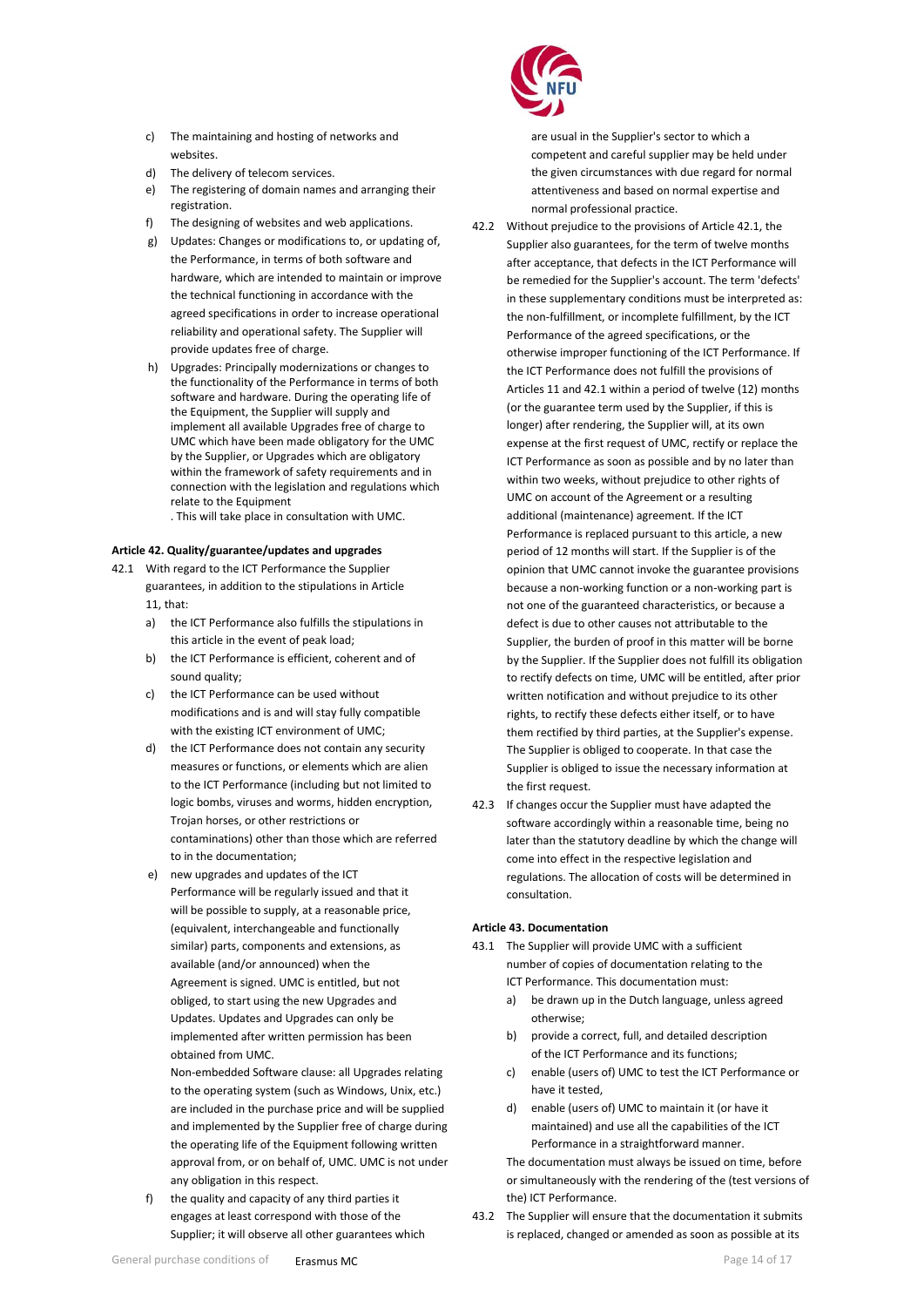own expense, if at any time during the period that the ICT Performance is used by UMC it transpires that the documentation contains incorrect or otherwise incomplete, insufficient, unclear, or outdated information.

## <span id="page-14-0"></span>**Article 44. Delivery, Implementation/Installation and Acceptance test**

44.1 The Supplier will deliver the ICT Performance to UMC in accordance with the time schedule included in the Agreement, such in return for a proof of delivery. Unless UMC explicitly indicates that it is going to do this itself, the implementation or installation will take place in accordance with

> the time schedule recorded in the Agreement. The Supplier will ensure that the ICT Performance is implemented or installed in conjunction with the ICT environment which already exists at UMC.

The Supplier will carry out internal operational testing as part of the implementation or installation, the purpose of which is to enable the Supplier to determine for itself that the ICT Performance works properly, both with regard to the various parts and in its entirety.

As soon as the Parties are of the opinion that the implementation or installation has been completed, the Parties will draw up and sign a proof of implementation or installation. This proof will not prejudice the provisions of the Agreement and these Purchase Conditions regarding acceptance and guarantee. Unless agreed otherwise in writing, the acceptance test will be drawn up by the Supplier and offered on time to UMC. The acceptance test relates to all parts of the ICT Performance.

44.2 Immediately after the acceptance test an official report will be drawn up and signed by the Parties recording any defects displayed by the ICT Performance. The Supplier will rectify these defects within a reasonable jointly determined deadline of no more than two (2) weeks, at its own expense. After that a second acceptance test will be carried out.

> If UMC then rejects the ICT Performance again, UMC can dissolve the Agreement extrajudicially with immediate effect - without any notice of default being required and/or claim compensation, without prejudice to its right to claim complete fulfillment.

- 44.3 Small defects, at the discretion of UMC, will not prevent acceptance, without prejudice to the Supplier's obligation to rectify these defects as soon as possible free of charge. Acceptance of the ICT Performance does not prejudice other rights of UMC.
- 44.4 Without prejudice to the provisions of Article 8 of these Purchase Conditions, it applies that if the ICT Performance consists of hardware, the ownership of that hardware will transfer to UMC after acceptance by UMC in accordance with the provisions of this article.

## **Article 45. Intellectual property and other (comparable) rights**

45.1 Without prejudice to the provisions of Article 17 of these Purchase Conditions it applies that, if intellectual property rights and/or other (comparable) rights to the Performance and/or anything related to the Performance are vested in the Supplier or third parties, the Supplier will be obliged with regard to those rights to grant to UMC, automatically and immediately, a non-



exclusive non-cancellable (sub)user license for an indefinite period of time, or to have one granted, without UMC owing any extra costs to the Supplier. Insofar as the performance is an ICT Performance in relation to which the Supplier possesses the intellectual property rights and/or other (comparable) rights, the Supplier hereby declares that it will conclude, at the first request of UMC, an escrow agreement relating to the source code of this ICT Performance, with a company designated by UMC which is established in the Netherlands that is specialized in software source code escrow, based written conditions yet to be agreed.

45.2 Contrary to the provisions of Article 45.1 of these Purchase Conditions, all intellectual property rights and/or other (comparable) rights to a specific ICT Performance developed on behalf of UMC, including software and the source code, the materials and documentation required for use and maintenance, are vested in UMC, and insofar as these are/will be vested in the Supplier, the rights are hereby transferred to UMC by the Supplier signing an Agreement, which transfer is hereby accepted by UMC as soon as those rights are created. Insofar as an additional deed is required for the transfer of such rights, or other formalities have to be completed, the Supplier hereby authorizes UMC irrevocably to

draw up said deed and sign it on behalf of the Supplier and to complete these formalities partly on behalf of the Supplier, without prejudice to the Supplier's obligation to cooperate, at UMC's first request, with the transfer of said rights, without being able to impose additional conditions. The Supplier hereby relinquishes vis-à-vis UMC any personality rights vested in it, to the extent that the applicable regulations permit such relinquishment. The Supplier guarantees that the employees or contractors involved for its part relinquish vis-à-vis the Supplier any personality rights vested in them in the employment contract or commission contract which applies between these employees or contractors and the Supplier, to the extent that the applicable regulations permit such relinquishment.

- 45.3 Unless the Parties agree otherwise, the Supplier will make the source code relating to the ICT Performance developed for UMC, as referred to in Article 45.2, available to UMC when submitting the initial version thereof for acceptance, or at the first request of UMC. Whenever changes in the ICT Performance referred to lead to changes in the source code, the changed source code will be made available to UMC. The ownership of the source code carrier will be automatically transferred to UMC at the moment it is made available to UMC.
- 45.4 UMC is entitled to make a number of backup copies of software supplied by the Supplier. If it is unable to do so as a consequence of security measures, the Supplier will, at the first request, make a number of backup copies available to it free of charge.
- 45.5 Insofar as the Supplier does not itself possess the intellectual property rights to the ICT Performance it is to render to UMC, it will report this clearly and on time to UMC before the Agreement is concluded and the Supplier guarantees that it has obtained authority from the entitled party to sublicense the ICT Performance in question and accompanying documentation to UMC, whereby the